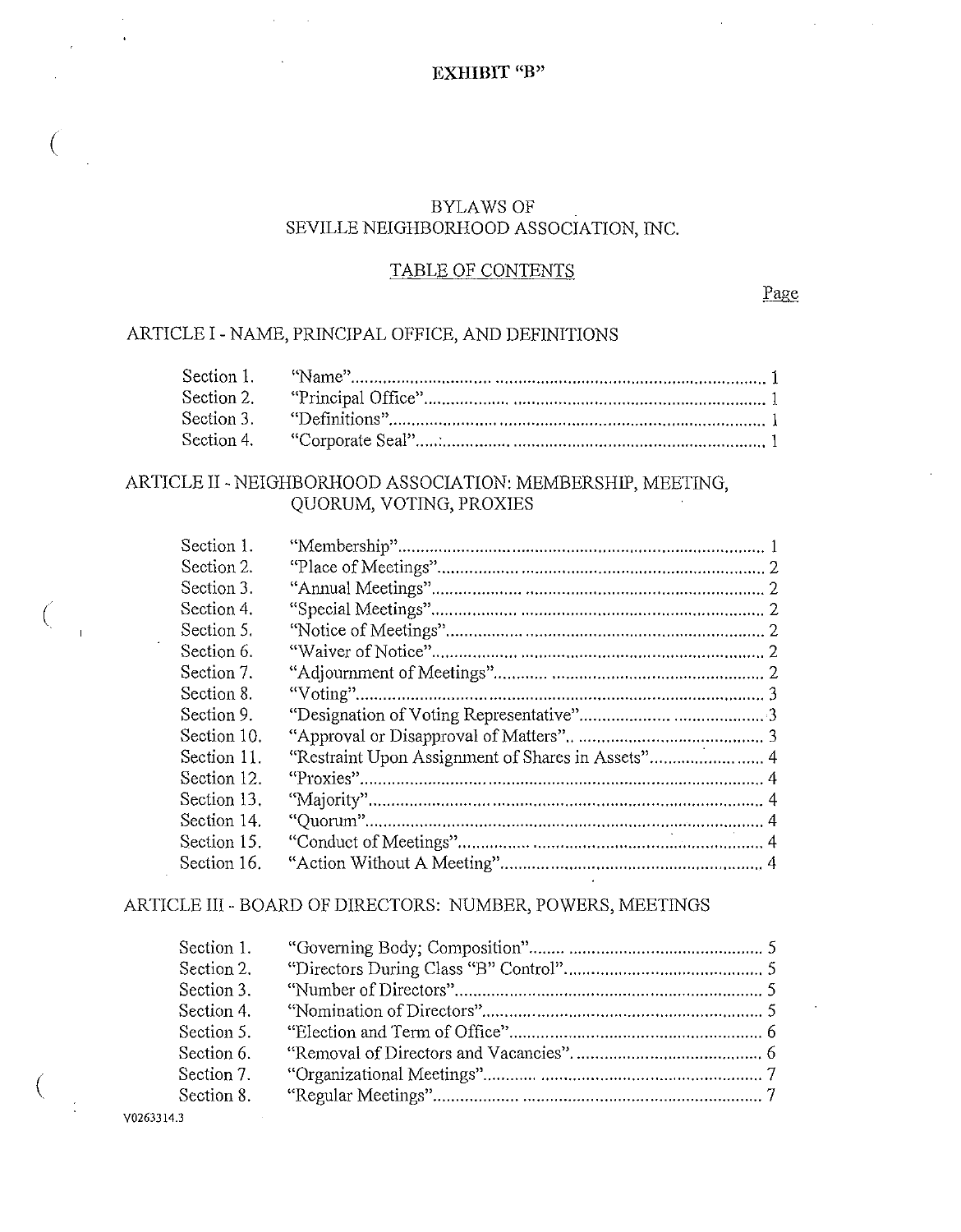| Section 9.  |  |
|-------------|--|
| Section 10. |  |
| Section 11. |  |
| Section 12. |  |
| Section 13. |  |
| Section 14. |  |
| Section 15. |  |
| Section 16. |  |
| Section 17. |  |
| Section 18. |  |
| Section 19. |  |
| Section 20. |  |
| Section 21. |  |

# ARTICLE IV - OFFICERS

 $\sim$ 

| Section 2. |                                                             |  |
|------------|-------------------------------------------------------------|--|
| Section 3. |                                                             |  |
| Section 4. |                                                             |  |
| Section 5. |                                                             |  |
|            | Section 6. "Agreements, Contracts, Deeds, Leases, Checks"15 |  |

# ARTICLE V - COMMITTEES

| Section 1. | "General" |  |
|------------|-----------|--|
|            |           |  |

# 

## ARTICLE VII - BOOKS AND RECORDS

| Section 2. |  |
|------------|--|
| Section 3. |  |
| Section 4. |  |

## ARTICLE VIII - MISCELLANEOUS

 $\sim$   $\sim$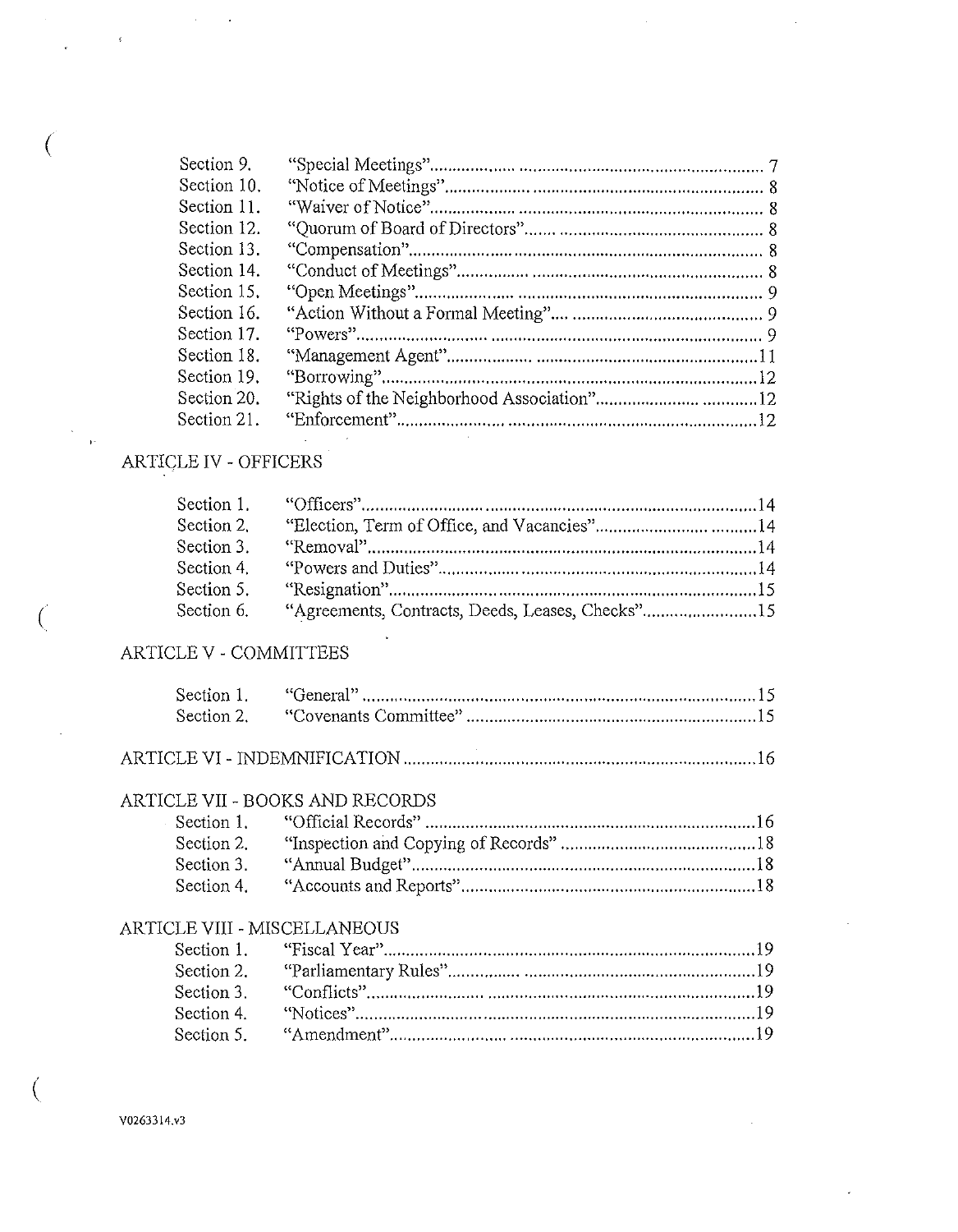### BYLAWS OF SEVILLE NEIGHBORHOOD ASSOCIATION, INC.

### Article I

### Name, Principal Office, and Definitions

Section 1. Name. The name of the Neighborhood Association shall be SEVILLE NEIGHBORHOOD ASSOCIATION, INC. (the "Neighborhood Association").

Section 2. Principal Office. The principal office of the Neighborhood Association in the State of Florida shall be located in Brevard County. The Neighborhood Association may have such other offices, either within or outside the State of Florida, as the Board of Directors may determine or as the affairs of the Neighborhood Association may require.

Section 3. Definitions. The words used in these Bylaws shall have the same meaning as set forth in the Declaration of Covenants, Conditions, Easements, Reservations and Restrictions for Seville Neighborhood, recorded or to be recorded in the public records of Brevard County, Florida, as supplemented, restated, renewed, extended or amended, from time to . time (the "Neighborhood Declaration"), unless the context shall otherwise require.

Section 4. Corporate Seal. The seal of the corporation shall bear the name of the Neighborhood Association, the word "Florida", and the year of incorporation.

#### Article II

## Neighborhood Association: Membership, Meeting, Quorum, Voting, Proxies

Section 1. Membership. The Neighborhood Association shall have two (2) classes of membership, Class "A" and Class "B", as more fully set forth in the Neighborhood Declaration, the terms of which pertaining to membership are specifically incorporated herein by reference. Meetings of the Neighborhood Association shall be of the members of the Neighborhood Association and the members shall cast their votes as provided in the Neighborhood Declaration on those matters requiring a vote of the membership of the Neighborhood Association. Notwithstanding the foregoing, as to. all matters pertaining to the Community Association related to voting by the Neighborhood, the Voting Member of the Neighborhood as defmed in the Neighborhood Declaration shall be responsible for casting all votes of the membership of the. Neighborhood Association on all matters requiring the vote of the membership of the Neighborhood Association, unless otherwise expressly specified in the Community Declaration or the Bylaws of the Community Association. Such Voting Member shall be entitled to exercise such votes as he in his discretion, deems appropriate.

V0263314.3

(

(

(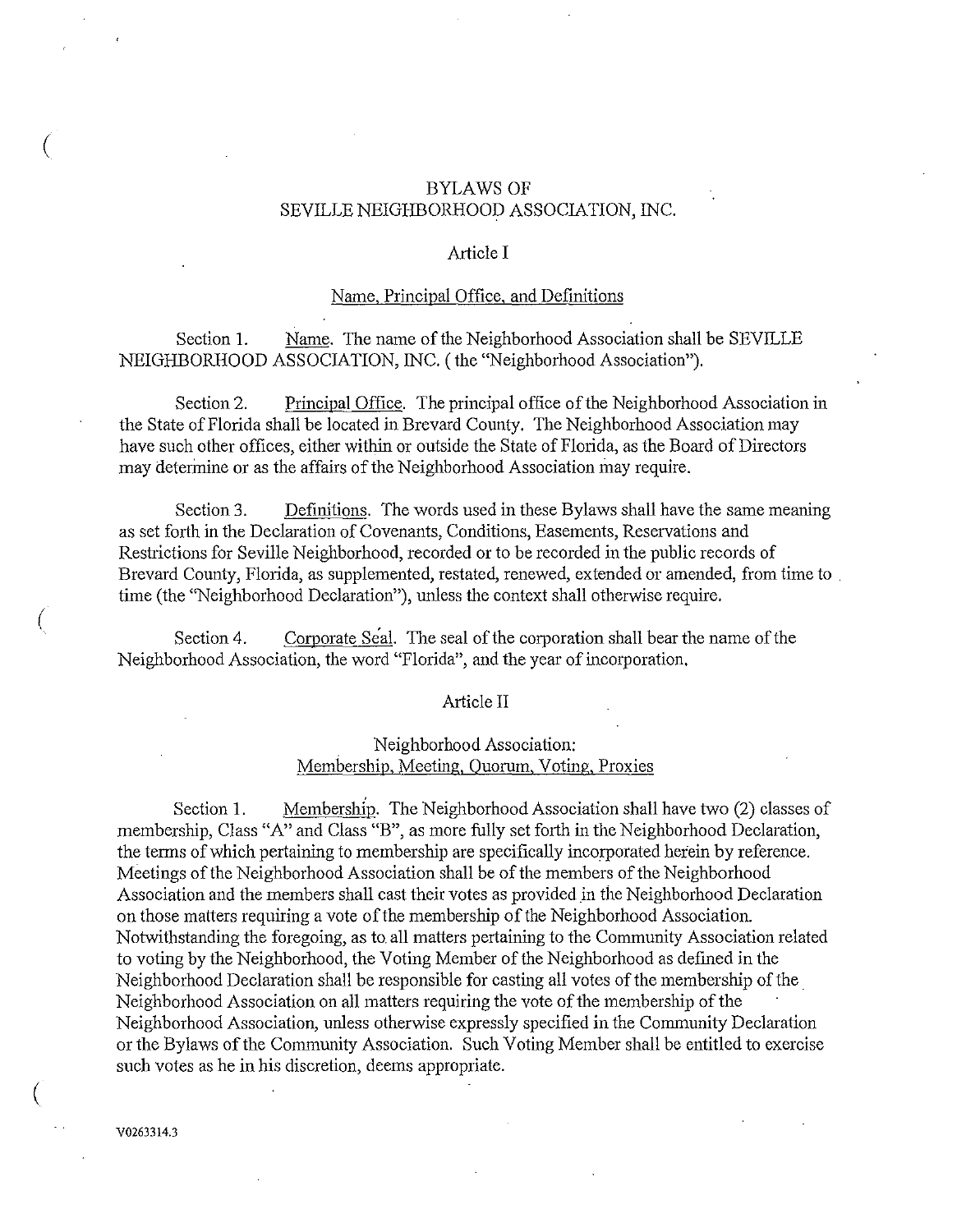Section 2. Place of Meetings. Meetings of the Neighborhood Association shall be held at the principal office of the Neighborhood Association or at such other suitable place convenient to the members as may be designated by the Board of Directors either within the Neighborhood Area or as convenient thereto as possible and practical.

Section 3. Annual Meetings. Annual meetings of the Neighborhood Association shall be set by the Board of Directors from time to time, provided the first meeting of the Neighborhood Association occurs no earlier than one year after the Neighborhood Association is incorporated. The election of directors, if one is required to be held, shall be held at, or in conjunction with, the annual meeting.

Section 4. Special Meetings. The President may call special meetings. In addition, it shall be the duty of the President to call a special meeting of the Neighborhood Association if so directed by resolution of a majority of a quorum of the Board of Directors. In addition, after the Class "B" Control Period has terminated, it shall be the duty of the President to call a special meeting of the Neighborhood Association if a petition is signed by members representing at least ten percent (10%) of the total votes of the .Neighborhood Association requesting a special meeting. The notice of any special meeting shall state the date, time and place of such meeting and the purpose thereof. No business shall be transacted at a special meeting except as stated in the notice.

Section 5. Notice of Meetings. Written or printed notice stating the time and place of any meeting of the members shall be published in such a manner as is reasonably calculated to provide such notice to each member at least fourteen (14) days in advance of any meeting, but in no event shall such publication provide less notice than that required by Section 720.306, Florida Statutes (2014), as amended from time to time. When required by statute or these Bylaws, the purpose or purposes for which the meeting is called shall be stated in the notice.

If mailed, the notice of a meeting shall be deemed to be delivered when deposited in the United States mail addressed to the member at his address as it appears on the records of the Neighborhood Association, with postage thereon prepaid.

Section 6. Waiver of Notice. Waiver of notice of a meeting of the members shall be deemed the equivalent of proper notice. Any members may, in writing, waive notice of any meeting of the members, either before or after such meeting. Attendance at a meeting by a member shall be deemed a waiver by such member of notice of the time, date and place thereof and of the business transacted thereat (if notice of same is required by statute or by these Bylaws), unless such member specifically objects to lack of proper notice at the time the meeting is called to order, or in the case where the business transacted thereat is required to be contained in the notice, such member specifically objects to proper notice before such business is put to a  $\blacksquare$ vote.  $\blacksquare$ 

Section 7. Adjournment of Meetings. If any meeting of the Neighborhood Association cannot be held because a quorum is not present, a majority of the members who are

V0263314.3

(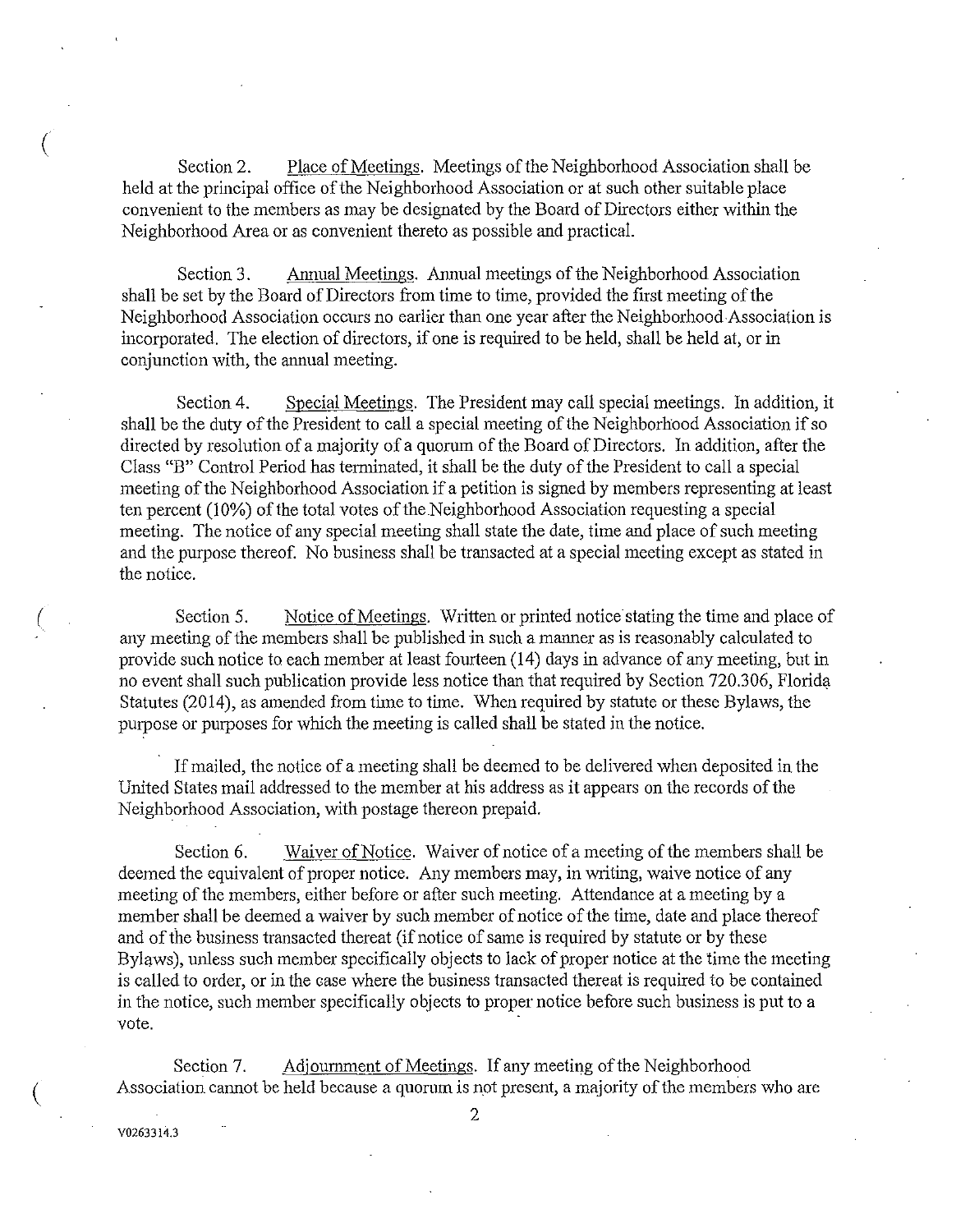present at such meeting, either in person or by proxy, may adjourn the meeting to a time not less than five (5) nor more than thirty (30) days from the time the original meeting was called. At the reconvened meeting, if a quorum is present, any business which might have been transacted at the meeting originally called may be transacted. If a time and place for reconvening the meeting is not fixed by those in attendance at the original meeting or if for any reason a new date is fixed for reconvening the meeting after adjournment, notice of the time and place for reconvening the meeting shall be given to members in the manner prescribed for regular meetings.

The members present at a duly called or held meeting at which a quorum is present may continue to do business until adjournment, notwithstanding the withdrawal of enough members to leave less than a quorum, provided that menibers or their proxies representing at least fifteen percent (15%) of the total votes of the Neighborhood Association remain in attendance, and provided further that any action taken is approved by members or their proxies representing at least a majority of the number of votes of the Neighborhood Association required to constitute a quorum.

Section 8. Voting. The voting rights of the members shall be as set forth in the Neighborhood Declaration as supplemented and amended from time to time, and such voting rights provisions are specifically incorporated herein.

Section 9. Designation of Voting Representative. If a Unit is owned by one person or entity, its rights to vote shall be established by the record title to the Unit. If a Unit is owned by more than one person or entity, the person entitled to cast the votes for the Unit shall be designated by a certificate signed by all of the record Owners (as defined in the Neighborhood. Declaration) of the Unit and filed with the Secretary of the Neighborhood Association. If a Unit is owned by a general or limited partnership, the person entitled to cast the votes for the Unit shall be designated by a certificate of appointment signed by one of the general partners and filed with the Secretary of the Neighborhood Association. If a Unit is owned by a corporation, the person entitled to cast the votes for the Unit shall be designated by a certificate of appointment signed by the president or vice president of the corporation and filed with the Secretary of the Neighborhood Association. If a Unit is owned by a limited liability company, the person entitled to cast the votes for the Unit shall be designated by a certificate of appointment signed by the manager (in the case of a manager-managed company) or managing member (in the case of a member-managed company) and filed with the Secretary of the Neighborhood Association. If a Unit or Unplatted Parcel is owned in trust, the person entitled to vote for the Unit shall be designated by a certificate of appointment signed by the trustee of record for the trust and filed with the Secretary of the Neighborhood Association. Such certificates shall be valid until revoked or until superseded by a subsequent certificate or until a change in the ownership of the Unit concerned. A certificate designating the person entitled to cast the votes of a Unit may be revoked in writing by any Owner thereof; provided, however, that no Unit shall vote in excess of the voting rights allocated to that Unit in the Neighborhood Declaration.

Section 10. Approval or Disapproval of Matters. Whenever the decision of an Owner is required upon any matter, whether or not the subject of a Neighborhood Association meeting,

V0263314.3

(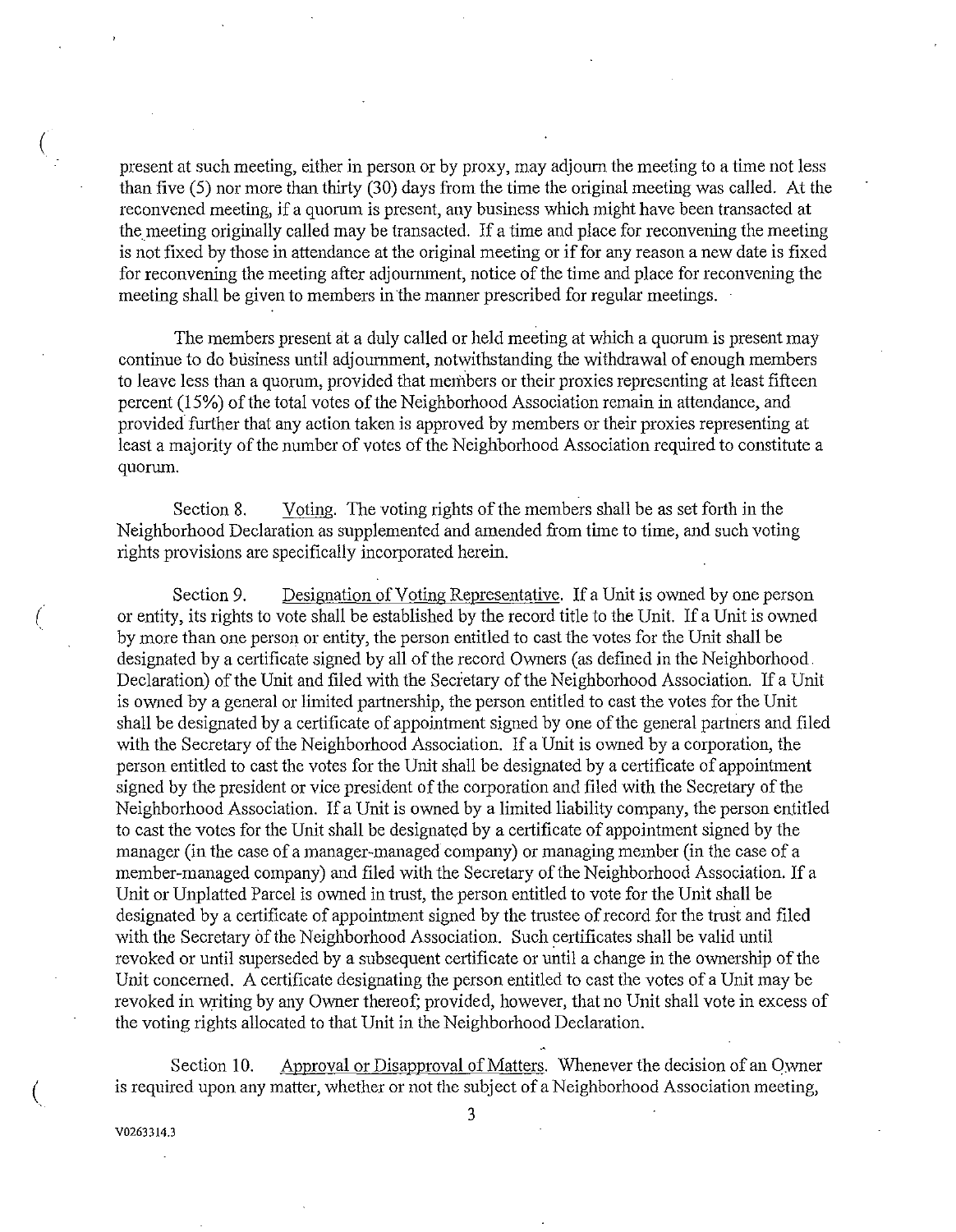such decision shall be expressed by the same person who would cast the votes of such Owner if at a Neighborhood Association meeting, unless the joinder of record Owners is specifically required by the Neighborhood Declaration, the Articles of Incorporation of the Neighborhood Association or these Bylaws.

Section 11. Restraint Upon Assignment of Shares in Assets. The share of a member in the funds and assets of the Neighborhood Association cannot be assigned, hypothecated or transfened in any manner except as an appurtenance to that member's Unit or Unplatted Parcel.

Section 12. Proxies. A member may authorize another person to act for him by proxy. Such proxy must be executed in accordance with, and shall be subject to the limitations set forth in, Section 720.306, Florida Statutes (2014), as amended from time to time. Every proxy shall be revocable at the pleasure of the member executing it and shall expire upon the transfer of title to the Unit giving rise to the voting rights to which the proxy pertains. The authority of the holder of a proxy to act shall not be revoked by the incompetence or death of the member who executed the proxy unless, before the authority is exercised, written notice of an adjudication of such incompetence or of such death is received by the Neighborhood Association officer responsible for maintaining the list of members.

Section 13. Majority. As used in these Bylaws, the term "majority" shall mean those votes, owners, or other group as the context may indicate totaling more than fifty percent (50%) of the total number.

Section 14. Quorum. Except as otherwise provided in these Bylaws or in the Neighborhood Declaration, the presence in person or by proxy of the members representing thirty percent (30%) of the total votes in the Neighborhood Association shall constitute a quorum at all meetings of the Neighborhood Association. Any provision in the Neighborhood Declaration concerning quorums is specifically incorporated herein.

Section 15. Conduct of Meetings. The President, or in his absence the Vice President, shall preside over all meetings of the Neighborhood Association, and the Secretary shall keep the minutes of the meeting and record in a minute book all resolutions adopted at the meeting, as well as a record of all transactions occurring at the meeting.

Section 16. Action Without A Meeting. Any action required by law to be taken at a meeting of the members or any action which may be taken at a meeting of the members, may be taken without a meeting if written consent setting forth the action so taken is signed by all of the members entitled to vote with respect to the subject matter thereof; and any such consent shall have the same force and effect as a unanimous vote of the members.

 $\left($ 

(

Ŕ,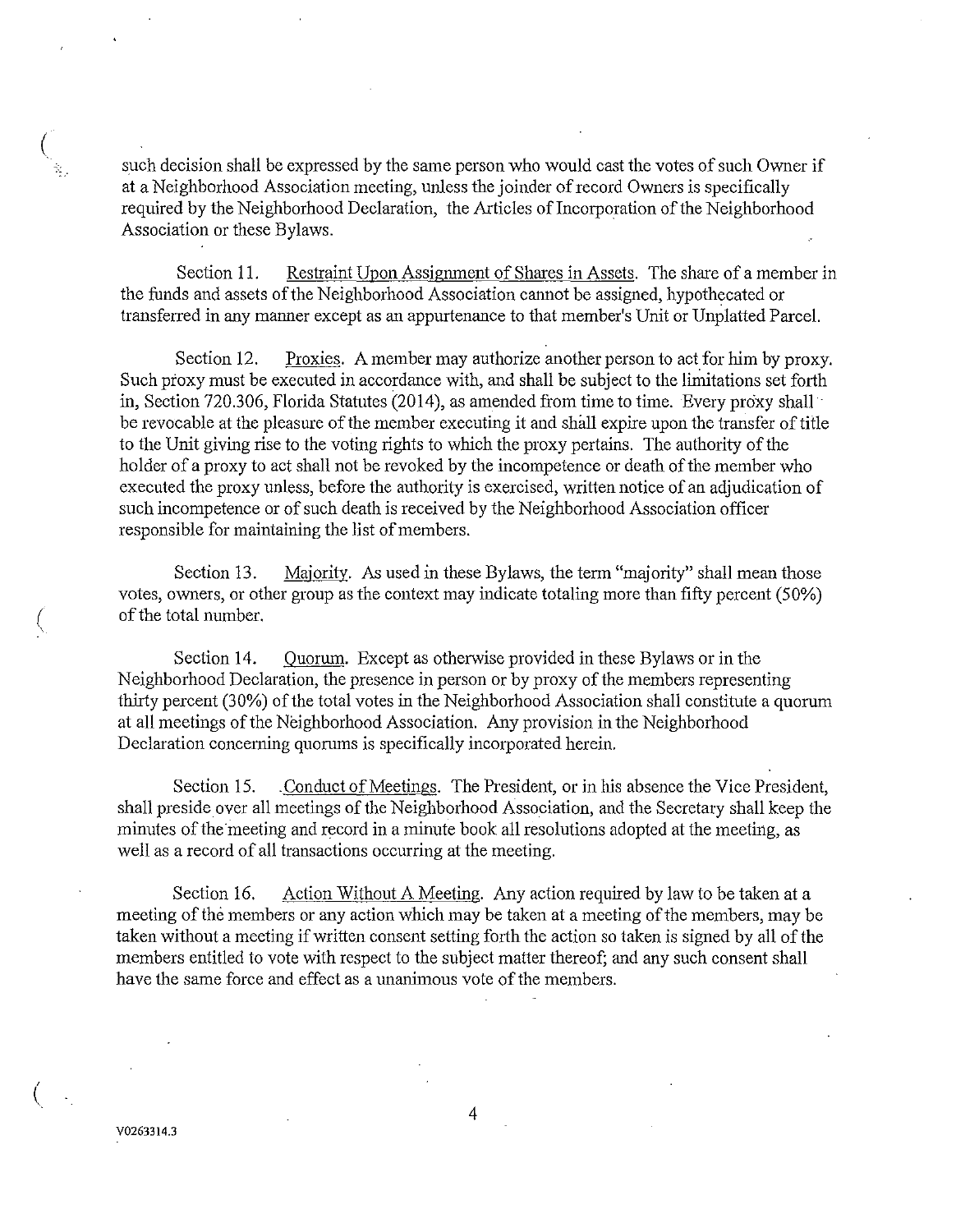#### Article III

### Board of Directors: Number, Powers, Meetings

#### A. Composition and Selection.

 $\left($ 

(

 $\left(\right)$ 

Section 1. Governing Body; Composition. The affairs of the Neighborhood Association shall be governed by the Board of Directors, each of whom shall have one (1) vote. Except with respect to directors appointed by the Neighborhood Declarant, the directors shall be members or spouses of such members; provided, however, no person and his or her spouse may serve on the. Board of Directors at the same time. In the case of a member which is a corporation, partnership, or other legal entity, the person designated in writing by certificate filed with the Secretary of the Neighborhood Association as the voting representative (pursuant to Article II, Section 9 hereof) of such corporation, partnership or other legal entity shall be eligible to serve as a director.

Section 2. Directors During Class "B" Control. During the Class "B" Control Period (as defmed in the Neighborhood Declaration), all members of the Board of Directors shall be appointed by the Neighborhood Declarant acting in its sole discretion and shall serve at the pleasure of the Neighborhood Declarant.

Section 3. Number of Directors. During the Class "B" Control Period the number of directors on the Board of Directors shall be not less than three (3) nor more than five (5). Thereafter the number of directors on the Board of Directors may be increased or decreased upon approval of a majority of the members, provided that there shall always be an odd number of directors and further provided that all incumbent directors shall be permitted to serve out their existing terms unless they sooner resign. The initial Board of Directors shall consist of three (3) directors appointed by the Neighborhood Declarant. In the event the Declarant elects to have five (5) directors during the Class "B" Control Period, then three (3) of the members shall be appointed by the Declarant and two (2) of the members shall be elected by the members, with the members appointed by the Declarant serving until their resignation or replacement and the members elected by the members serving two (2) year terms (except as otherwise expressly provided in Section 5 of this Article III hereinbelow). In the event that the Declarant elects to reduce the number of directors during the Class "B" Control Period from five (5) to three (3), the Declarant shall cause two (2) directors appointed by the Declarant to resign, with their resignations to be effective immediately. The Declarant may appoint additional directors in its sole discretion to the Board of Directors from time to time to replace directors appointed by it or to fill vacancies of directors appointed by it.

Section 4. Nomination of Directors. Except with respect to directors entitled to be selected by the Neighborhood Declarant as provided in Section 3 of this Article, nominations for election of directors to the Board of Directors shall be made by a Nominating Committee. The · Nominating Committee shall consist of a Chairman, who shall be a member of the Board of Directors, and two (2) or more members of the Neighborhood Association appointed by the

V0263314.3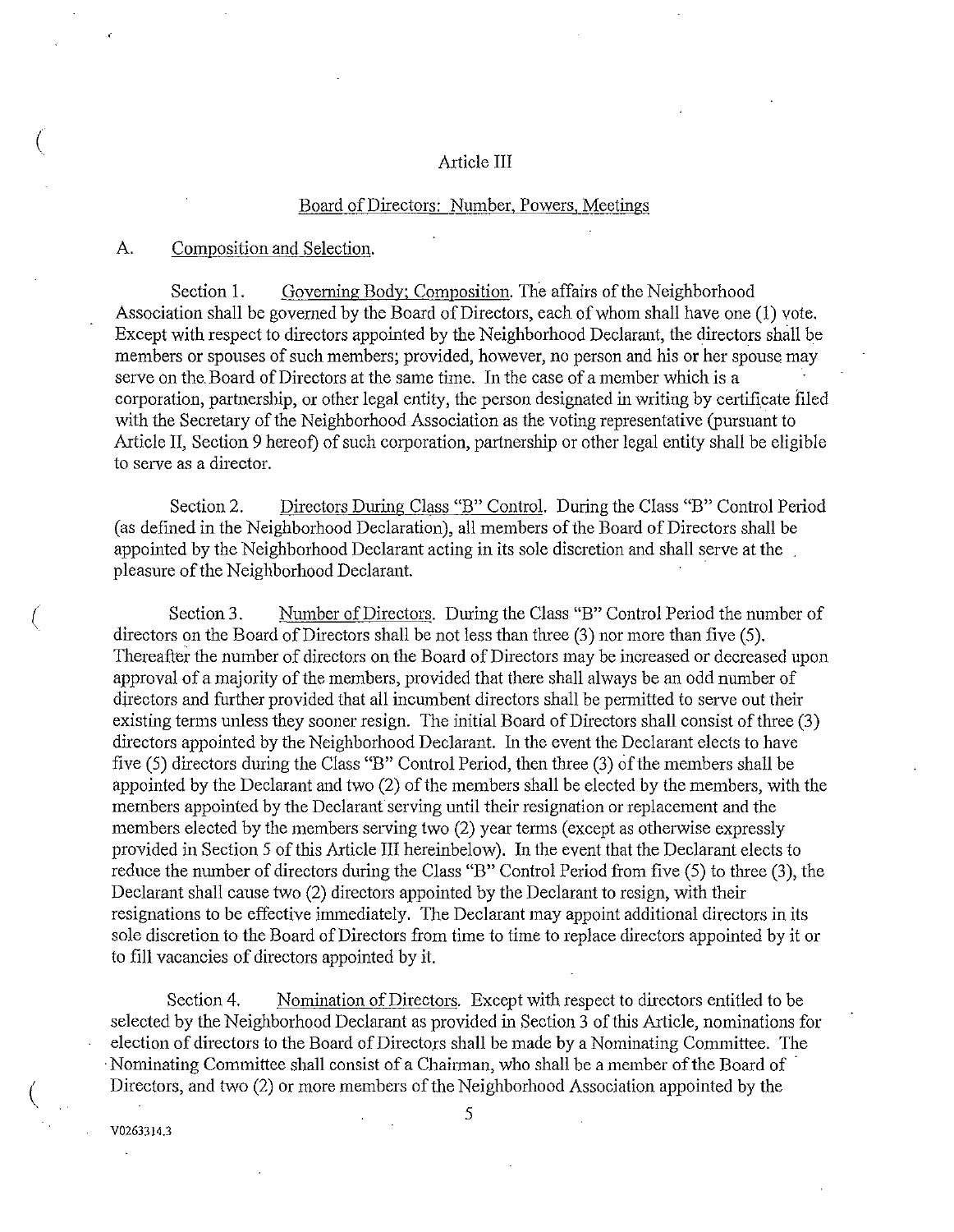Board of Directors. The Nominating Committee shall be appointed by the Board of Directors not less than *thirty* (30) days prior to such annual meeting of the members at which members other than the Neighborhood Declarant are entitled to elect members to the Board of Directors. Members of the Nominating Committee shall serve a term of one (1) year or until their successors are appointed. The Nominating Committee shall make as many nominations for election to the Board of Directors as it shall in its discretion determine, but in no event less than the nuniber of positions to be filled. Nominations shall also be permitted from the floor. All candidates shall have a reasonable opportunity to communicate their qualifications to the members and to solicit votes.

Section 5. Election and Term of Office. Within thirty (30) days after termination of the Class "B" Control Period, the Neighborhood Association shall call a special meeting at which the members shall elect all directors of the Board of Directors; provided, however, only the director(s) appointed by the Declarant shall be elected at such special meeting and any directors previously elected by the members shall remain as directors until one (1) year after the date of such special meeting. Directors elected to replace the directors previously appointed by the Declarant shall serve a term of two (2) years. Upon the expiration of the initial term of office of each director, a successor shall be elected to serve a term of two (2) years. Thereafter, all directors shall be elected to serve two  $(2)$  year terms.

At any election of directors by members, each member shall be entitled to cast with respect to each vacancy to be filled on the Board of Directors, as many votes as it is entitled to vote under the terms of the Neighborhood Declaration. There shall be no cumulative voting. The candidates receiving the largest number of votes shall be elected to fill the positions for which the election is held. Directors elected by the members shall hold office until their respective successors have been elected. Directors may be elected to serve any number of consecutive terms.

Section 6. Removal of Directors and Vacancies. A director may be removed, with or without cause, by the vote of a majority of the total voting interests. Provided, however, if a specific class of members is entitled to elect a director or directors, only that class of members may vote to remove those directors so elected by that specific class of members. In accordance with all applicable procedures and provisions of the Florida Statutes, directors may be removed by a vote taken at a special meeting of the members called by at least ten percent (10%) of the voting interests or by a written agreement or written ballot without the need for a member meeting. Any director whose removal is sought, shall be given notice, as specified in the applicable provisions of the Florida Statutes for the recall of directors, prior to any meeting called for that purpose, and such notice shall state the purpose for the meeting. At such meeting as the director is removed, a successor shall be elected by the members to fill the vacancy for the remainder of the term of such director. Any director appointed by the Neighborhood Declarant may only be removed by the Neighborhood Declarant, in its sole discretion, and the Neighborhood Declarant shall be entitled to appoint a director to fill the vacancy created.

(

(

 $\left(\right)$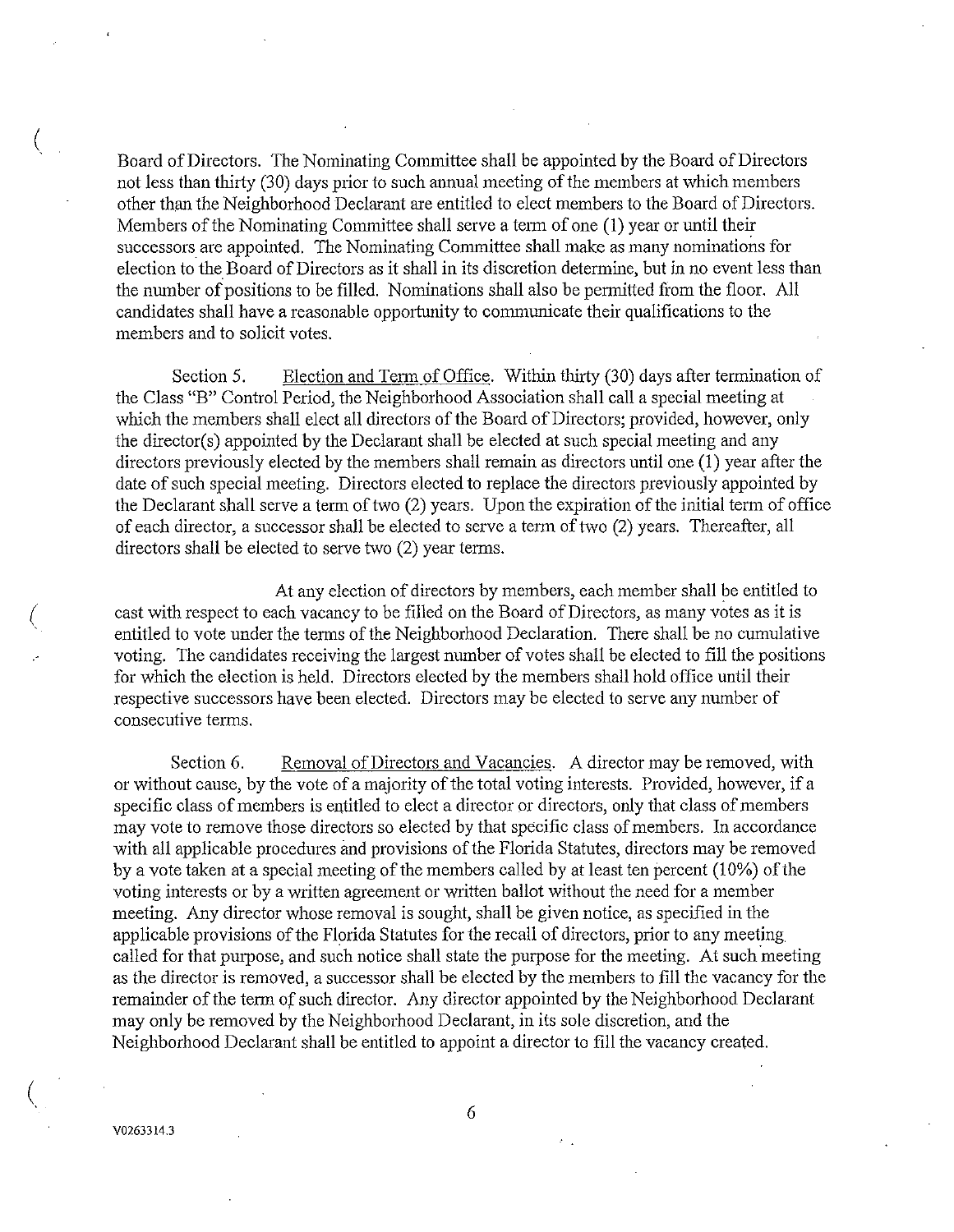Any director elected by the members who has three (3) consecutive unexcused absences from Board of Directors meetings or who is delinquent in the payment of any assessment or other charge due the Neighborhood Association for more than thirty (30) days may be removed by a majority of the directors present at a regular or special meeting at which a quorum is present, and a successor may be appointed by the Board of Directors to fill the vacancy for the remainder of the term. The foregoing shall not apply to directors appointed by Neighborhood Declarant to the Board of Directors.

Except in the case of directors appointed by Neighborhood Declarant, in the event of the death, disability or resignation of a director, a vacancy may be declared by the Board of Directors, and it may appoint a successor. Any director appointed by the Board of Directors shall serve for the remainder of the term of the director who vacated the position. In the event of death, disability or resignation of a director appointed by the Neighborhood Declarant, the Neighborhood Declarant shall be entitled to appoint a director to fill the vacancy created, and such director shall serve for the remainder of the term of the director who vacated the position.

B. Meetings.

(

(

 $\left(\right)$ 

Section 7. Organizational Meetings. The first meeting of the Board of Directors following each annual meeting of the Neighborhood Association shall be held within ten (10) days thereafter at such time and place as shall be fixed by the Board of Directors.

Section 8. Regular Meetings. Regular meetings of the Board of Directors may be held at such time and place as shall be determined from time to time by a majority of the directors. Notice of the time and place of the meetings of the Board of Directors .shall be communicated to directors not less than forty-eight ( 48) hours prior to the meeting; provided, however, notice of a meeting need not be given to any director who has signed a waiver of notice or a written consent to holding of the meeting.

Section 9. Special Meetings. Special meetings of the Board of Directors shall be held when called by written notice signed by the President or by any two (2) directors of the Board of Directors if the Board of Directors is three members or by any three (3) directors of the Board of Directors if the Board of Directors is five members. The notice shall specify the time and place of the meeting and the nature of any special business to be considered. The notice shall be given to each director of the Board of Directors by one of the following methods: (a) by personal delivery; (b) written notice by first class mail, postage prepaid; (c) by telephone communication, either directly to the director or to a person at the director's office or home who would reasonably be expected to communicate such notice promptly to the director; or (d) by telegram, telecopy, charges prepaid. All such notices shall be given at the director's telephone number or sent to the director's address as shown on the records of the Neighborhood Association. Notices shall be delivered at least forty-eight ( 48) hours before the time set for the meeting.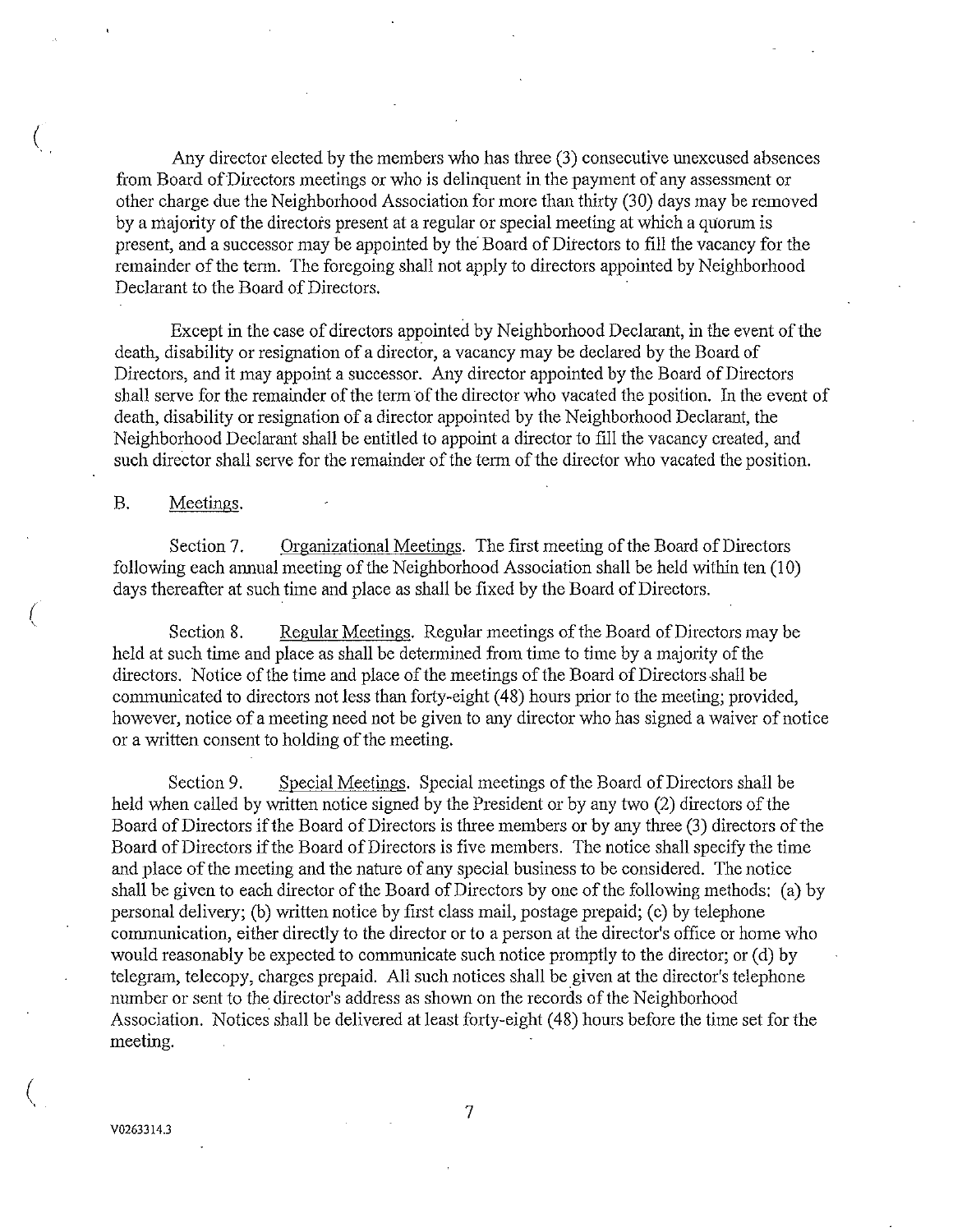Section 10. Notice of Meetings. Notwithstanding any other provision for notice of Board meetings contained in this Article III, notice of all Board meetings must be posted in a conspicuous place on the Common Area at least forty-eight ( 48) hours in advance of a meeting of the Board of Directors, except in an emergency. Alternatively, if not posted in a conspicuous place on the Common Area, notice of each Board meeting must be mailed or delivered to each member at least seven (7) days before the meeting, except in an emergency. Provided, however, an assessment may not be levied at any Board meeting unless written notice of the meeting (i) is provided to all members at least fourteen (14) days prior to the meeting, and (ii) the notice includes a statement that assessments will be considered and the nature of the assessments.

Section 11. Waiver of Notice. The transactions of any meeting of the Board of Directors, however called and noticed or wherever held, shall be as valid as though taken at a meeting duly held after regular call and notice if (a) a quorum is present, and (b) either before or after the meeting each of the directors not present signs a written waiver of notice, a consent to holding the meeting, or an approval of the minutes. The waiver of notice or consent need not specify the purpose of the meeting. Notice of a meeting shall also be deemed given to any director who attends the meeting without protesting before or at its commencement about the lack of adequate notice.

Section 12. Quorum of Board of Directors; Voting. At all meetings of the Board of Directors, a majority of the directors shall constitute a quorum for the transaction of business, and the votes of a majority of the directors present at a meeting at which a quorum is present shall constitute the decision of the Board of Directors. A meeting at which a quorum is initially present may continue to transact business, notwithstanding the withdrawal of directors, if any action taken is approved by at least a majority of the required quorum for that meeting. If any meeting of the Board of Directors cannot be held because a quorum is not present, a majority of the directors who are present at such meeting may adjourn the meeting to a time not less than five (5) nor more than thirty (30) days from the date the original meeting was called. At the reconvened meeting, if a quorum is present, any business which might have been transacted at the meeting originally called may be transacted without further notice.

Section 13. Compensation. No director shall receive any compensation from the Neighborhood Association for acting as such unless approved by members representing a majority of the total votes of the Neighborhood Association at a regular or special meeting of the Neighborhood Association; provided any director may be reimbursed for expenses incurred on behalf of the Neighborhood Association upon approval of a majority of the other directors.

Section14. Conduct of Meetings. The President shall preside over all meetings of the Board of Directors, and the Secretary shall keep a minute book of meetings of the Board of Directors, recording therein all resolutions adopted by the Board of Directors and all transactions and proceedings occurring at such meetings. Meetings may be conducted by telephone and shall be considered as any other meeting, provided the directors participating in the meeting are able through telephone connection to hear and to be heard.

V0263314.3

(

(

 $\left(\right)$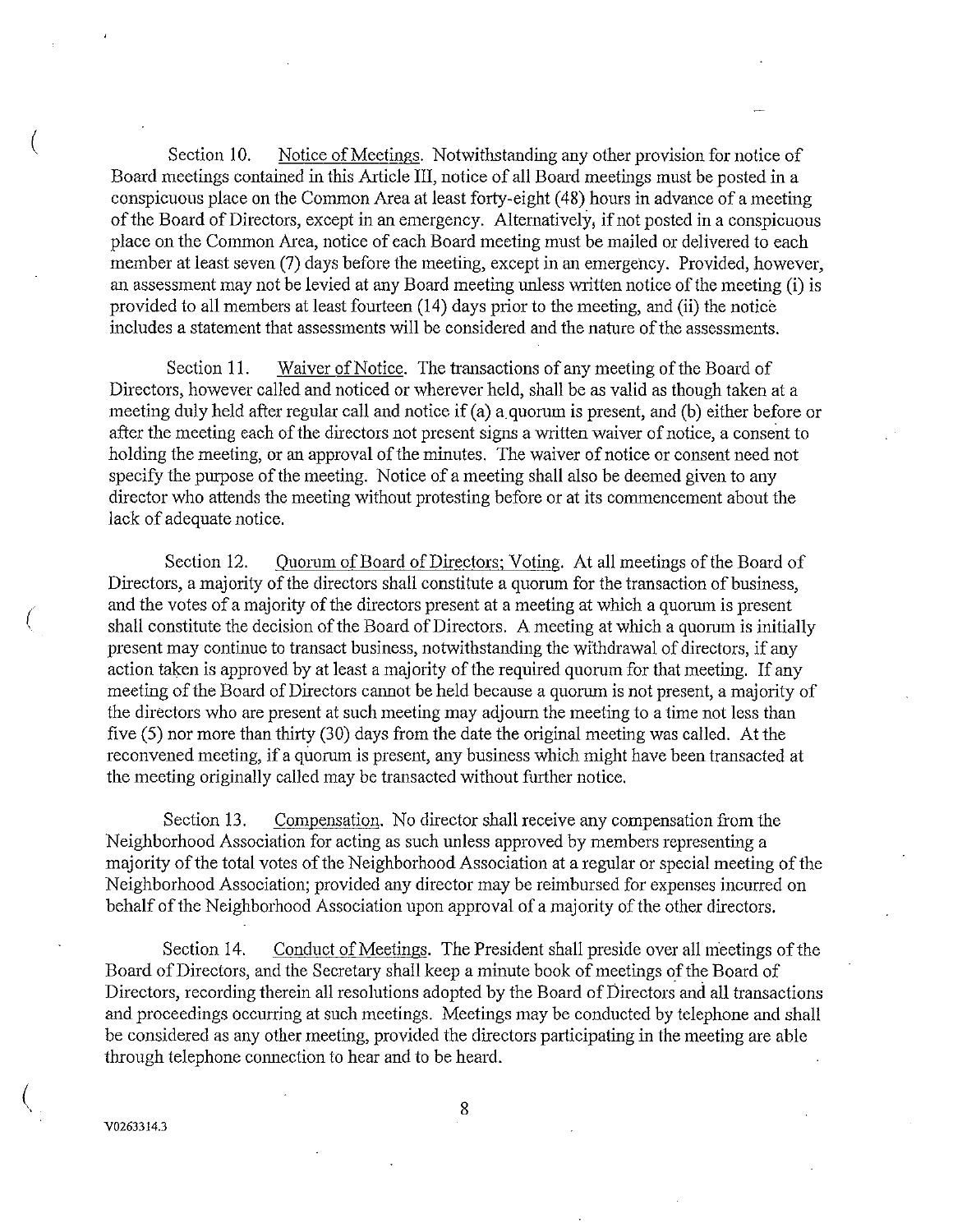Section 15. Open Meetings; Notice to Members. Subject to the provisions of Section 16 ofthis Article and the provisions of Florida law, all meetings of the Board of Directors shall be open to all members, but members other than directors may not participate in any discussion or deliberation unless permission to speak is requested on his or her behalf by a director. In such case, the President may limit the time any member may speak. Provided, however, notwithstanding anything in this Section 15 to the contrary, a member may speak on any matter placed on the agenda by a petition of the voting interests for at least three (3) minutes. Meetings between the Board of Directors and its attorney with respect to proposed or pending litigation where the contents of the discussion would otherwise be governed by the attomey-client privilege shall not be open to members. Except in an emergency, written or printed notice stating the time and place of any meeting of the Board of Directors shall be published in such a manner as is reasonably calculated to provide such notice to each member at least forty-eight ( 48) hours in advance of any meeting, which publication may be accomplished by posting such notice in a conspicuous place in the Neighborhood, publishing in a local newspaper, providing a schedule of such meetings or such other method as is determined by the Board of Directors. When required by the provisions of Florida law, the purpose or purposes for which the meeting is called shall be stated in the notice.

If mailed, the notice of a meeting shall be deemed to be delivered when deposited in the United States mail addressed to the member at his address as it appears on the records of the Neighborhood Association, with postage thereon prepaid.

Section 16. Action Without a Formal Meeting. Any action to be taken or that may be taken at a meeting of the Board of Directors may be taken without a meeting if a consent in writing, setting forth the action so taken, shall be signed by all of the directors of the Board of Directors, and such consent shall have the same force and effect as a unanimous vote.

C. Powers and Duties.

 $\langle$ 

(

 $\binom{r}{r}$ '

Section 17. Powers. The Board of Directors shall be responsible for the affairs of the Neighborhood Association and shall have all of the powers and duties necessary for the administration of the Neighborhood Association's affairs mid may do all acts and things as provided by law as are not by the Neighborhood Declaration, the Articles of Incorporation or these Bylaws directed to be done and exercised exclusively by the membership generally.

The Board of Directors shall delegate to one of its members the authority to act on behalf of the Board of Directors on all matters relating to the duties of the managing agent or manager, if any, which might arise between meetings of the Board of Directors.

The Board of Directors shall have exclusive jurisdiction over and the sole responsibility for the Neighborhood Association's administration, management, operation, regulation, care, maintenance, repair, restoration, replacement, preservation and protection of the Common Area and Area of Common Responsibility; the establishment, levy, imposition, enforcement and collection of all assessments for which provision is made in the Neighborhood Declaration; the

V0263314.3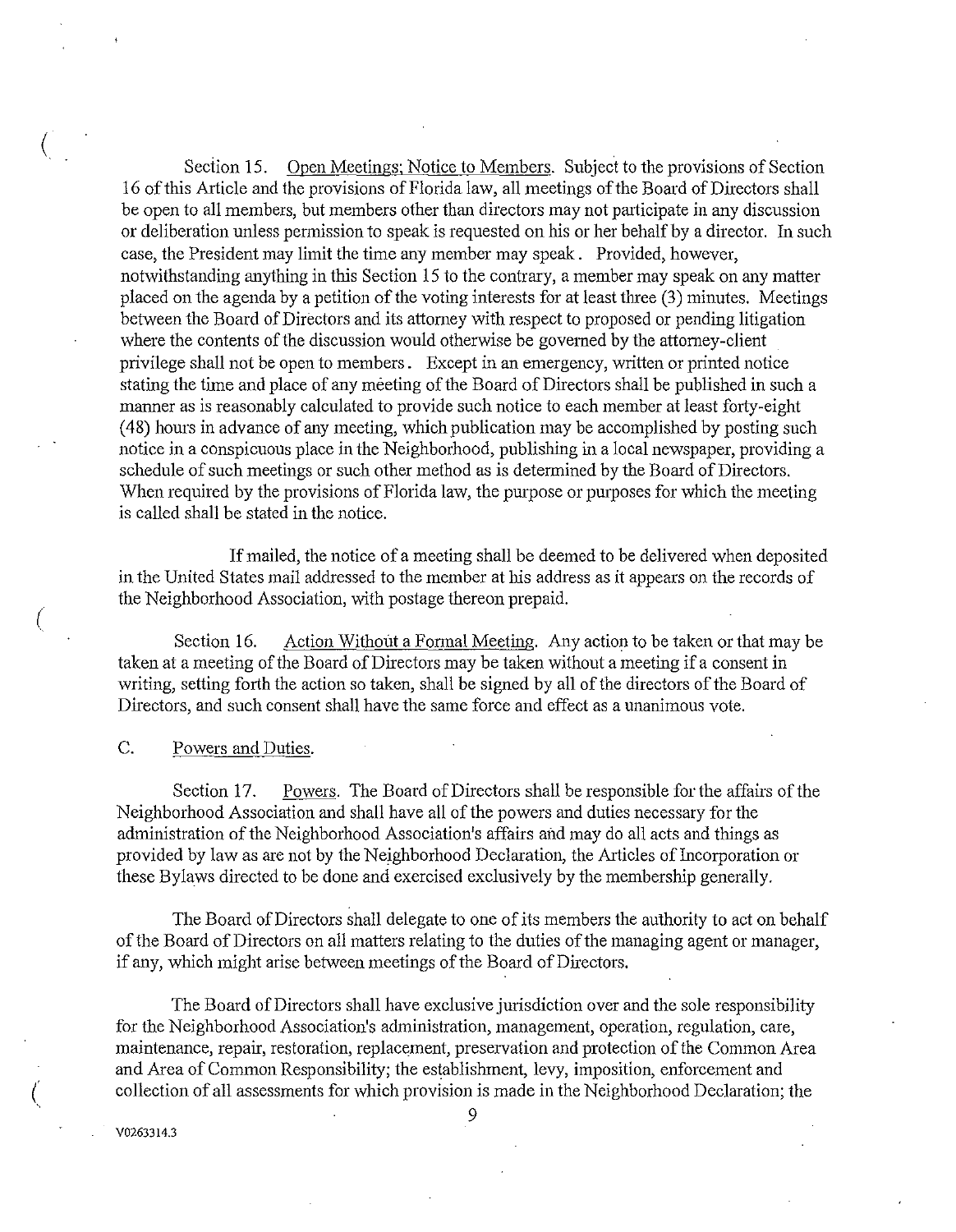promotion and advancement of the general interests of the members of the Neighborhood Association; all as more particularly provided in the Neighborhood Declaration, Articles of Incorporation, these Bylaws and the rules and regulations of the Neighborhood Association.

In addition to the duties imposed by the Neighborhood Declaration, the Articles of Incorporation and these Bylaws or by any resolution of the Neighborhood Association that may hereafter be adopted, the Board of Directors shall have the power to and shall be responsible for the following, by way of explanation, but not limitation:

(a) preparation and adoption of annual budgets, including provisions for establishing reserve funds for replaceable assets, in which there shall be established the contribution of each Owner to the Common Expenses;

(b) making assessments to defray the Common Expenses, establishing the means and methods of collecting such assessments, and establishing the period of the installment payments of assessments; provided, unless otherwise determined by the Board of Directors, the Regular Assessment shall be payable in one (1) annual payment in advance on the first day of January of each year;

(c) providing for the operation, care, upkeep, and maintenance of all of the Common Area and Area of Common Responsibility;

(d) designating, hiring and dismissing the personnel necessary for the maintenance, operation, repair and replacement of the Neighborhood Association, its property, Common Area and Area of Common Responsibility, and where appropriate, providing for the compensation of such personnel and for the purchase of equipment, supplies and materials to be used by such personnel in the performance of their duties;

· (e) collecting the assessments, depositing the proceeds thereof in a bank depository which it shall approve, and using the proceeds to administer the Neighborhood Association; provided, any reserve fund may be deposited, in the directors' best business judgment in depositories other. than banks;

(f) making and amending rules and regulations;

(g) opening of bank accounts on behalf of the Neighborhood Association and designating the signatories required;

(h) making or contracting for the making of repairs, additions and improvements to or alterations of the Common Area in accordance with the Neighborhood Declaration and these Bylaws after damage or destruction by fire or other casualty;

V0263314.3

 $\big($ 

(

 $\left(\right)$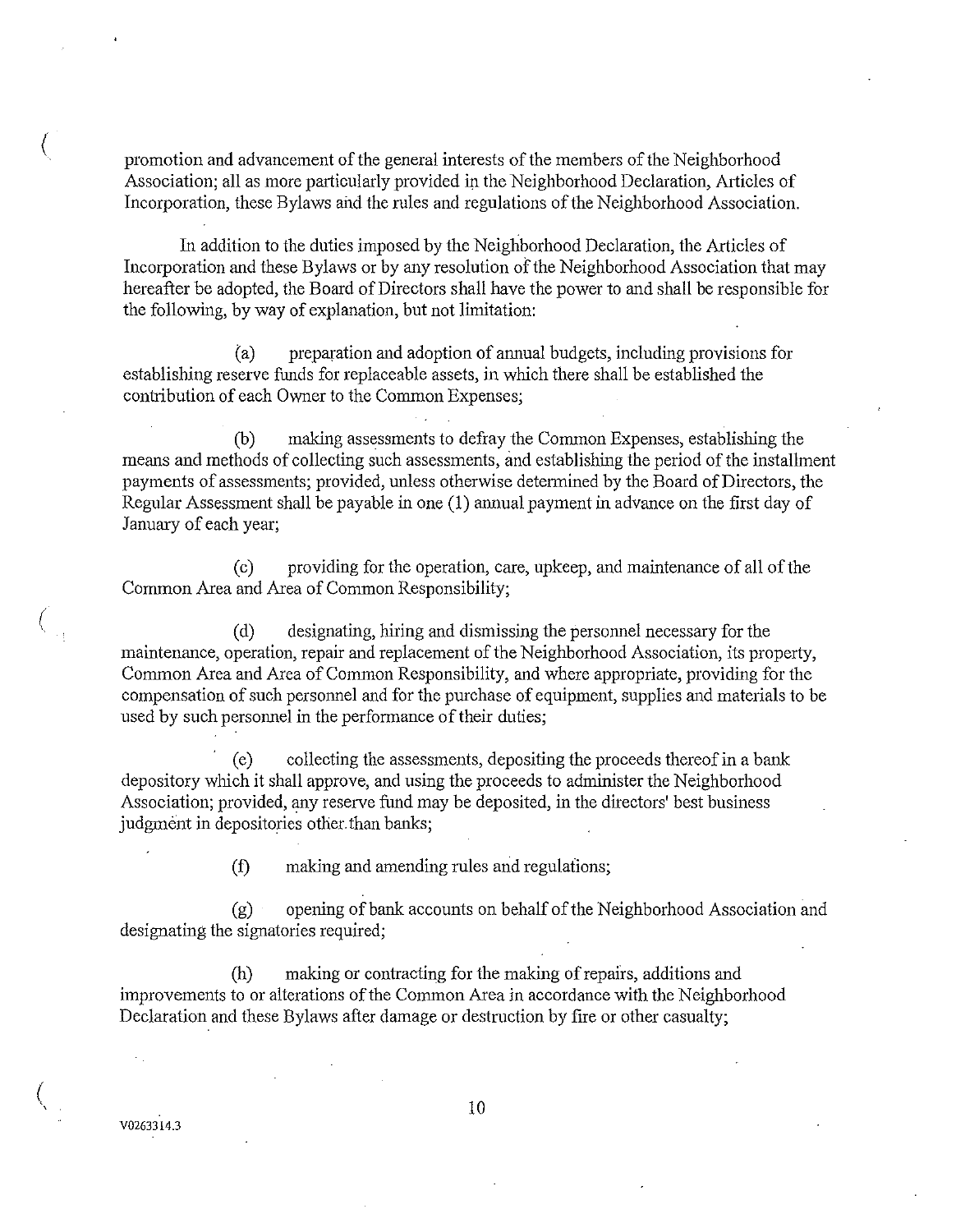(i) enforcing by legal means the provisions of the Neighborhood Declaration, these Bylaws, and the rules and regulations adopted by it and bringing any proceedings which may be instituted on behalf of or against the Owners concerning the Neighborhood Association;

G) obtaining and carrying insurance against casualties and liabilities, as provided in the Neighborhood Declaration or as otherwise determined to be appropriate by the Board of Directors, and paying the premium cost thereof;

(k) paying the cost of all services rendered to the Neighborhood Association or its members and not chargeable directly to specific Owners;

(1) keeping books with detailed accounts of the receipts and expenditures affecting the Neighborhood Association and its administration, specifying the maintenance and repair expenses and any other expenses incurred;

(m) making available to any prospective purchaser of a Unit or Unplatted Parcel, any Owner, any first Mortgagee, and the holders, insurers, and guarantors of a first Mortgage on any Unit or Unplatted Parcel, current copies of the Neighborhood Declaration, the Articles of Incorporation, the Bylaws, rules and regulations governing the Unit or Unplatted Parcel, and all other books, records, and financial statements of the Neighborhood Association;

(n) permitting utility suppliers to use portions of the Common Area reasonably necessary to the ongoing development or operation of the Neighborhood Area; and

( o) entering into contracts, granting easements or perfonning other rights, obligations or duties of the Neighborhood Association set out in the Neighborhood Declaration, including without limitation, the right to enter into any cable television agreement.

Section 18.. Management Agent.

(a) The Board of Directors may employ for the Neighborhood Association a professional management agent or agents at a compensation established by the Board of Directors to perform such duties and services as the Board of Directors shall authorize." The Board of Directors may delegate to the managing agent or manager, subject to the Board of Directors' supervision, all of the powers granted to the Board of Directors by these Bylaws, other than the powers set forth in subparagraphs (a), (b), (f), (g), (i) and (o) of Section 17 of this Article. The Neighborhood Declarant, or an affiliate or other related entity of the Neighborhood Declarant, may be employed as managing agent or manager.

(b) No management contract may have a term in excess of one (1) year and must permit termination by either party without cause and without termination fee on thirty (30) days' or less written notice.

 $\big($ 

 $\big($ 

(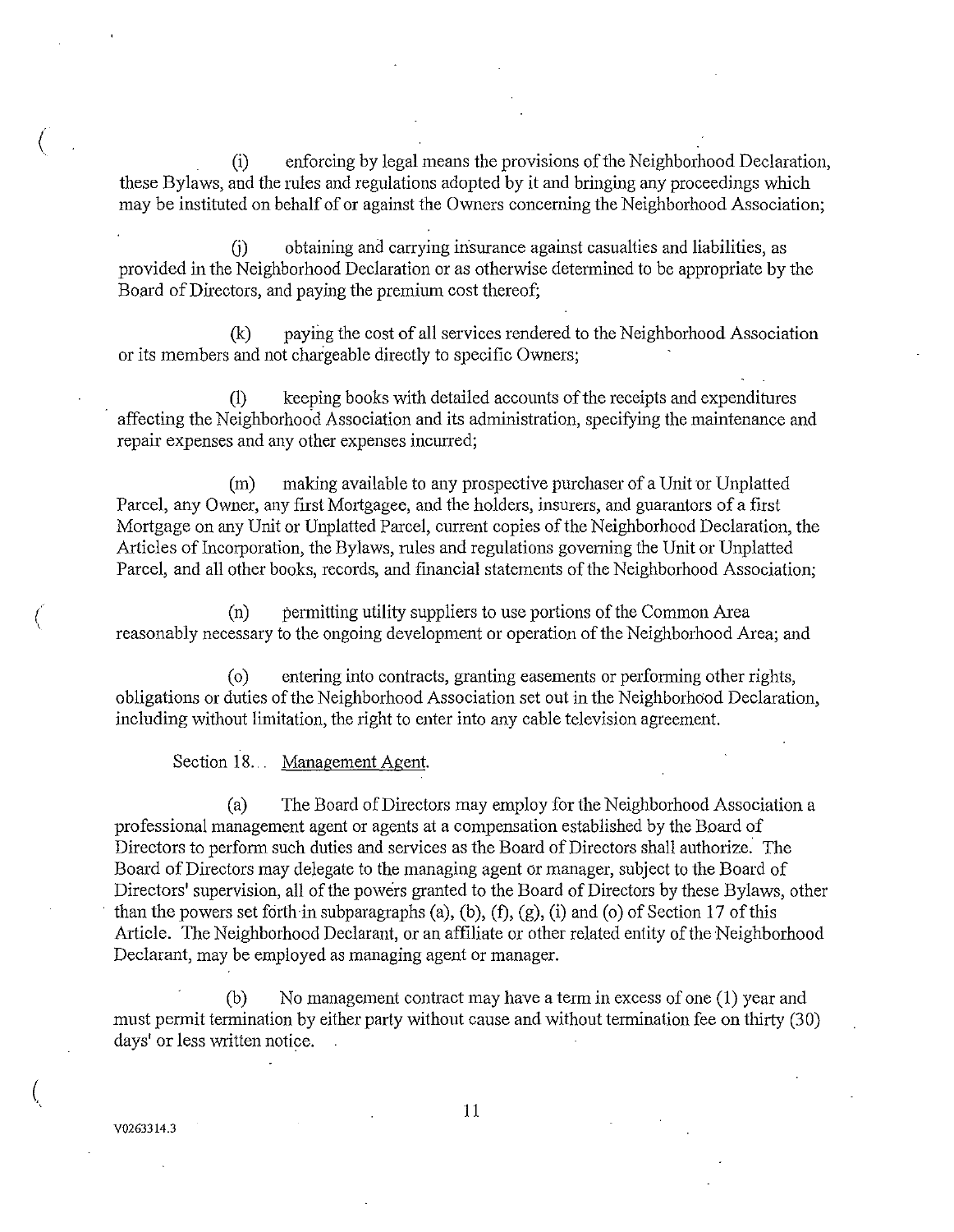(c) No remuneration shall be accepted by the managing agent from vendors, independent contractors or others providing goods or services to the Neighborhood Association, whether in the form of commissions, finder's fees, service fees, prizes, gifts or otherwise; anything of value received shall benefit the Neighborhood Association; provided, nothing herein shall prohibit the managing agent from eaming commissions for services performed by the managing agent in leasing Units on behalf of Owners of such Units.

Section 19. Borrowing. The Board of Directors shall have the power to borrow money for the purpose of maintenance, repair, restoration, replacement, preservation and protection of the Common Area without the approval of the members of the Neighborhood Association. The Board of Directors shall also have the power to borrow money for other purposes; provided, the Board of Directors shall obtain the approval of members representing a majority of the total votes of the Neighborhood Association in the event that the proposed borrowing is for the purpose of modifying, improving or adding amenities and the total amount of such borrowing exceeds or would exceed five percent  $(5%)$  of the budgeted gross expenses of the Neighborhood Association for that fiscal year. Notwithstanding anything to the contrary contained in the Neighborhood Declaration, these Bylaws or the Articles of Incorporation, during the Class "B" Control Period, no mortgage lien shall be placed on any portion of the Common Area owned by the Neighborhood Association without the affirmative vote or written consent, or any combination thereof, of members representing at least a majority of the total votes of the Neighborhood Association other than Neighborhood Declarant.

Section 20. Rights of the Neighborhood Association. With respect to the Common Area, Areas of Common Responsibility, or other areas of responsibility of the Neighborhood Association, and in accordance with the Articles of Incorporation, these Bylaws and the Neighborhood Declaration, the Board of Directors on behalf of the Neighborhood Association shall have the right to contract with any Person for the performance of various duties and functions. Without limiting the foregoing, this right shall entitle the Board of Directors on behalf of the Neighborhood Association to enter into common management, operational or other agreements with trusts, condominiums, cooperatives or Neighborhoods and other owners or associations, both within and without the Properties. Such agreements shall require the consent of a majority of all directors of the Neighborhood Association.

Section 21. Enforcement. The Board of Directors shall have the power to impose reasonable fines, which, unless prohibited by applicable provisions of the Florida Statutes, shall constitute a lien upon the property of the violating Owner, and to suspend an Owner's (and any tenant's, occupant's, guest's or invitee's) right to use the Common Area or.Areas of Common Responsibility for violation of any duty imposed upon such Owner under the Neighborhood Declaration, the Articles of Incorporation, these Bylaws or any rules and regulations duly adopted hereunder; provided, however, nothing herein shall authorize the Neighborhood Association or the Board of Directors to limit ingress and egress to or from a Unit or Unplatted Parcel. In the event that any tenant, occupant, guest or invitee of a Unit or Unplatted Parcel violates the Neighborhood Declaration, Articles of Incorporation, Bylaws or a rule or regulation and a fme is imposed, the fine may first be assessed against such person; provided, however, if

V0263314.3

(

 $\big($ 

(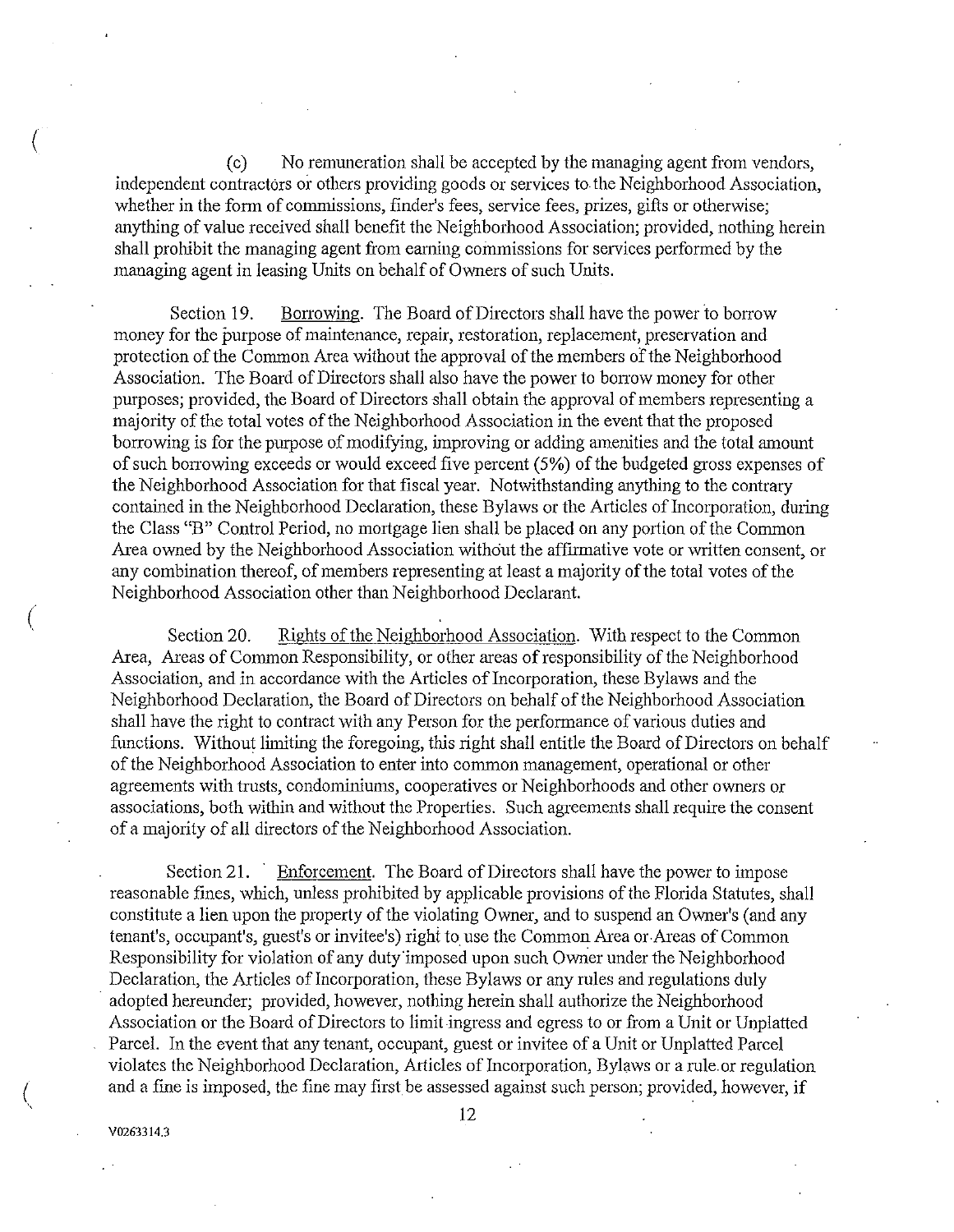the fine is not paid by such person within the time period set by the Board of Directors, the Owner of such Unit or Unplatted Parcel shall pay the fine upon notice from the Neighborhood Association. All fines and suspensions imposed pursuant to this paragraph shall be imposed in accordance with the applicable requirements of the Florida Statutes. The failure of the Board of Directors to enforce any provision of the Neighborhood Declaration, Articles of Incorporation, Bylaws or any rule or regulation shall not be deemed a waiver of the right of the Board of Directors to do so thereafter.

(a) Notice. Prior to imposition of any sanction hereunder for any violation other than the failure to pay assessments, the Board of Directors or its delegate (or the Covenants Committee, if any) shall serve the alleged violator with written notice by mail, hand delivery or other delivery at the address of the alleged violator contained in the records of the Neighborhood Association, or if no address of the alleged violator is on record, then by posting written notice at the site of the alleged violation describing (i) the natrue of the alleged violation, (ii) the proposed sanction to be imposed, (iii) a period of not less than fourteen (14) days within which the alleged violator may present a written request to the Board of Directors (or the Covenants Committee, if any) for a hearing; and (iv) a statement that the proposed sanction shall be imposed as contained in the notice uuless a challenge is begun within the period of time provided in (iii) for requesting a hearing. If a timely challenge is not made, the sanction stated in the notice shall be imposed. The sanction may include, without limitation, sanctions that will automatically be imposed by the Neighborhood Association in the event the violation is not abated or recurs within a stated period from the alleged violation. Copies of notices and proof of notice shall be placed in the records of the Neighborhood Association. Proof of notice shall be deemed adequate if a copy of the notice, together with statement of the date and manner of delivery, is entered by the officer, director or agent who delivered such notice, or if the alleged violator requests a hearing within the time period stated in the notice.

(b) Heating. If a hearing is requested in a timely manner, the hearing shall be held before the Board of Directors affording the Owner a reasonable opportunity to be heard. Provided, however, a hearing for the purpose of imposing a fine or suspension of rights shall be before a committee of at least three (3) members appointed by the Board of Directors who are not officers, directors, or employees of the Association and are not related within the first degree of any of the forgoing. The minutes of the meeting shall contain a written statement of the results of the hearing and the sanction, if any, recommended by the committee to be imposed by the Board of Directors. In the event the committee, by majority vote, does not approve a proposed fine, suspension or other sanction, it may not be imposed.

(c) Appeal. Following a hearing, the violator shall have the right to appeal the decision to the Board of Directors. To perfect this right, a written notice of appeal must be received by the manager, President or Secretary of the Neighborhood Association within ten (10) days after the hearing date. The decision of the Board of Directors shall be final.

(d) Additional Enforcement Rights. Notwithstanding anything to the contrary . herein contained, the Neighborhood Association, acting through the Board of Directors, may

V0263314.3

(

(

 $\left(\right)$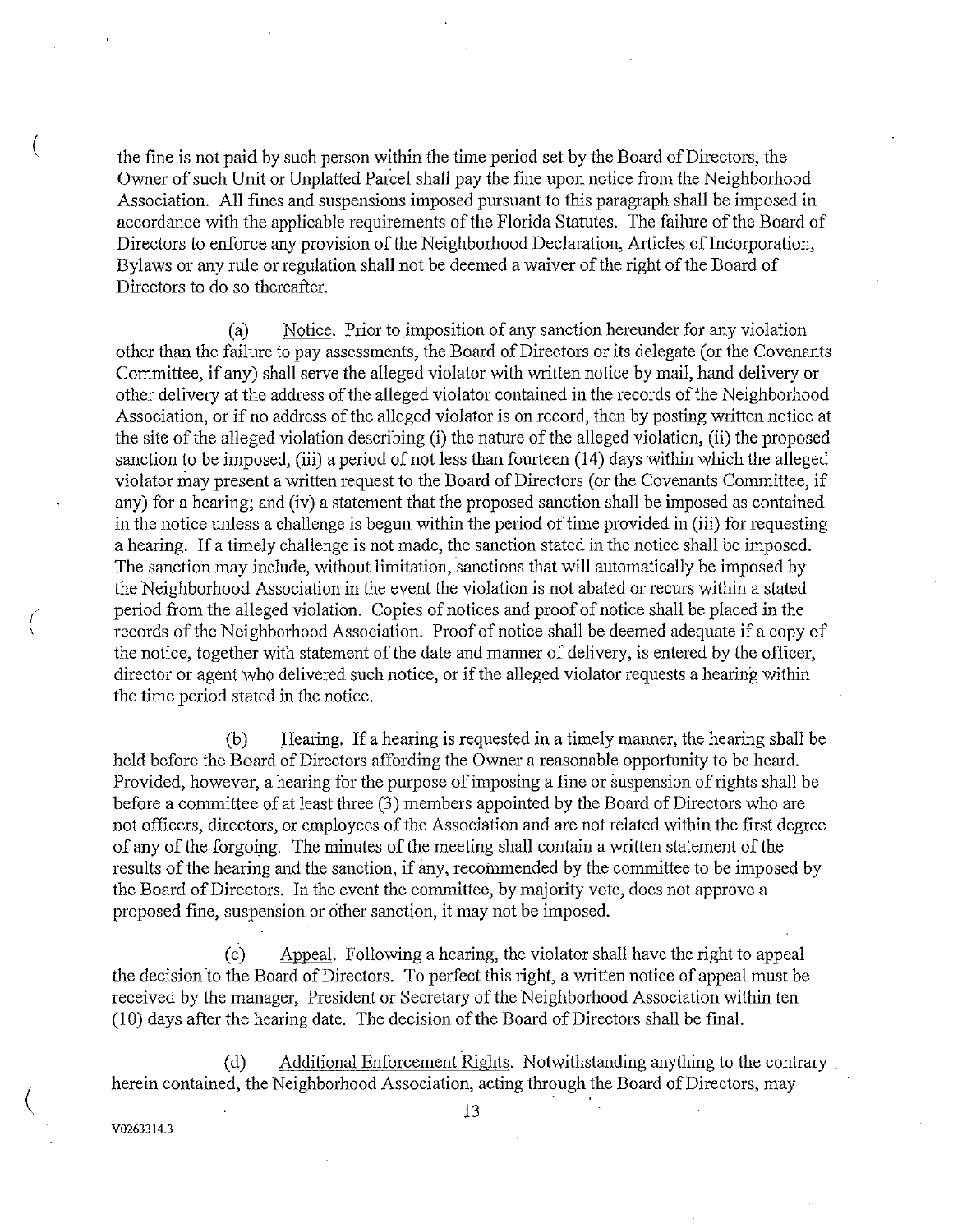elect to enforce any provision of the Neighborhood Declaration, the Articles of Incorporation, these Bylaws, or the mles and regulations of the Neighborhood Association by self-help (specifically including, but not limited to, the towing of vehicles that are in violation of parking mles and regulations) or by suit at law or in equity to enjoin any violation, to recover monetary damages, or to seek any other appropriate remedy, or any combination of the foregoing, without the necessity of compliance with the procedure set forth above. In any such action, to the maximum extent pennissible, the Owner or occupant responsible-for the violation of which abatement is sought shall pay all costs, including reasonable attorneys' and paralegals' fees . incurred by the Neighborhood Association, whether suit be brought or not, and including those incurred on appeal, if any.

### Article IV

### . Officers

Section 1. Officers. The officers of the Neighborhood Association shall be a President, Vice President, Secretary and Treasurer, to be elected from among the members of the Board of Directors. The Board of Directors may appoint such other officers, including one or more Assistant Secretaries and one or more Assistant Treasurers, as it shall deem desirable, such officers to have the authority and to perform the duties prescribed from tinre to time by the Board of Directors. Any two (2) or more offices may be held by the same person, except that the offices of President and Secretary may not be held by the same person sinrultaneously.

Section 2. Election, Term of Office, and Vacancies. The officers of the Neighborhood Association shall be elected annually by the Board of Directors at the first meeting of the Board of Directors following each annual meeting of the Neighborhood Association, as herein set forth in Article III. A vacancy in any office arising because of death, resignation, removal, or otherwise may be filled by the Board of Directors for the unexpired portion of the term.

Section 3. Removal. Any officer may be removed by the Board of Directors whenever in its judgment the best interests of the Neighborhood Association will be served thereby.

Section 4. Powers and Duties. The officers of the Neighborhood Association shall each have such powers and duties as generally pertain to their respective offices, as well as such powers and duties as may from time to time, specifically be conferred or imposed by the Board of Directors. The President shall be the chief executive officer of the Neighborhood Association. The Treasurer shall have primary responsibility for the preparation of the budget as provided for in the Neighborhood Declaration and may delegate all or part of the preparation and notification duties to a finance committee, management agent, or both.

 $\left(\right)$ 

*(* 

 $\left(\right)$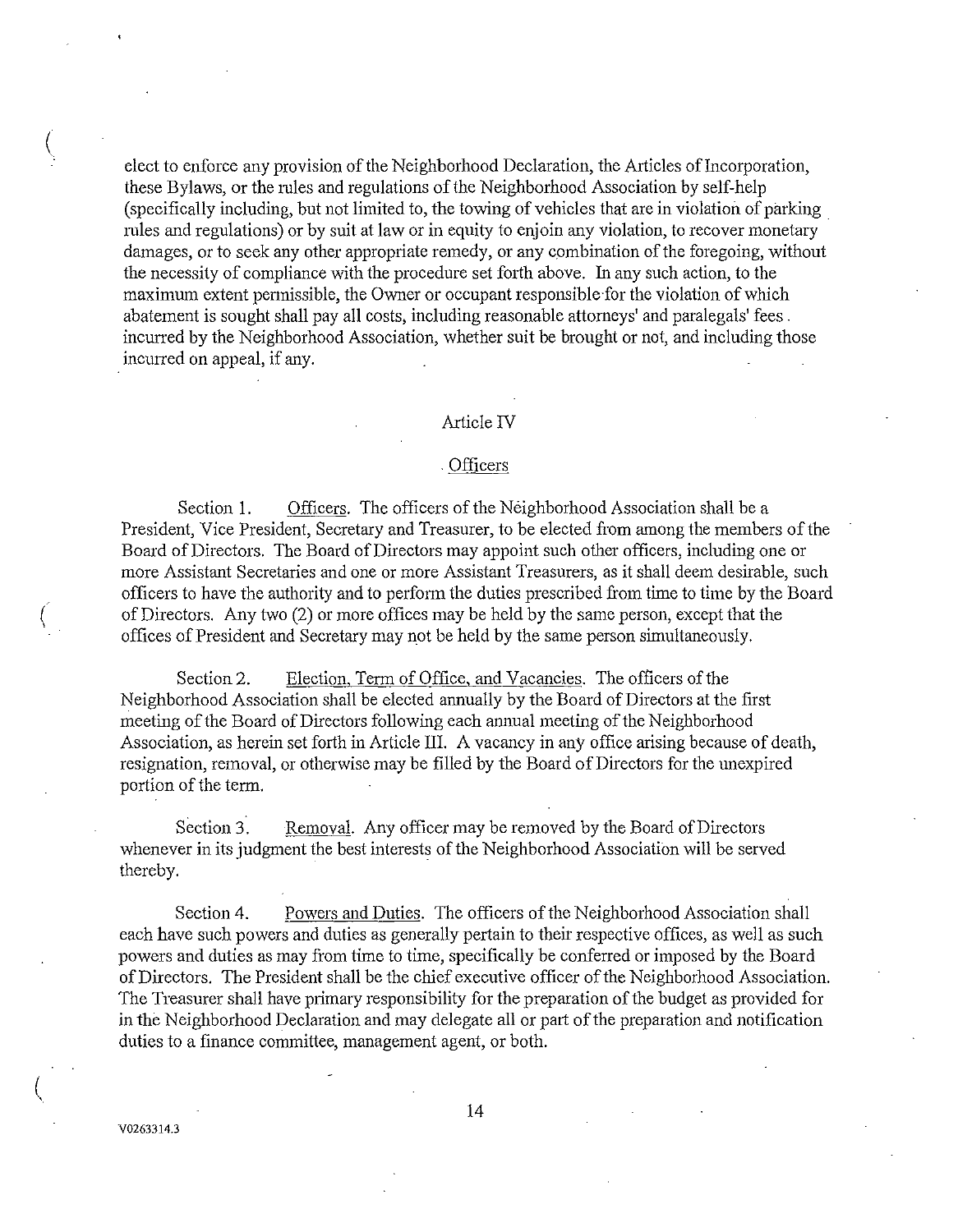Section 5. Resignation. Any officer may resign at any time by giving written notice to the Board of Directors, the President or the Secretary. Such resignation shall take effect on the date of the receipt of such notice or at any later time specified therein, and unless otherwise specified therein, the acceptance of such resignation shall not be necessary to make it effective.

Section 6. Agreements, Contracts, Deeds, Leases, Checks, Etc. All agreements, contracts, deeds, leases, checks, and other instruments of the Neighborhood Association shall be executed by the President or the Vice-President or by such other person or persons as may be designated by resolution of the Board of Directors.

### Article V

#### Committees

Section 1. General. Committees are hereby authorized to perform such tasks and to serve for such periods as may be provided for in the Neighborhood Declaration, these Bylaws, the Articles of Incorporation or designated by a resolution adopted by a majority of the directors of the Board of Directors present at a meeting at which a quorum is present. Such committees shall perform such duties and have such powers as may be provided in the Neighborhood Declaration, the Articles of Incorporation, these Bylaws and the resolution of the Board of Directors. In the event of conflict in the tenns of any of the foregoing, the Neighborhood Declaration, Articles of Incorporation, Bylaws and resolutions of the Board of Directors (in that order) shall prevail. Each committee shall operate in accordance with the terms related thereto, the rules adopted by the Board of Directors and the terms and provisions of the Neighborhood Declaration, the Articles of Incorporation and these Bylaws.

Section 2. Covenants Committee. In addition to any other committees which may be established by the Board of Directors pursuant to Section 1 of this Article, the Board of Directors may appoint a Covenants Committee consisting of at least three (3) and no more than five (5) members. Members of the Covenants Committee may not be officers, directors or employees of the Neighborhood Association, or the spouse, parent, child, brother or sister of an officer, director or employee. Acting in accordance with the provisions of the Neighborhood Declaration, these Bylaws and resolutions the Board of Directors may adopt, the Covenants Committee, if established, shall be the hearing tribunal of the Neighborhood Association for violations of the Neighborhood Declaration and shall conduct all hearings held pursuant to Article III, Section 21 of these Bylaws. The Covenants Committee shall be formed and hold its proceedings in accordance with the requirements of the Florida Statutes.

V02633!4.3

 $\epsilon$ 

(

 $\big($ 

(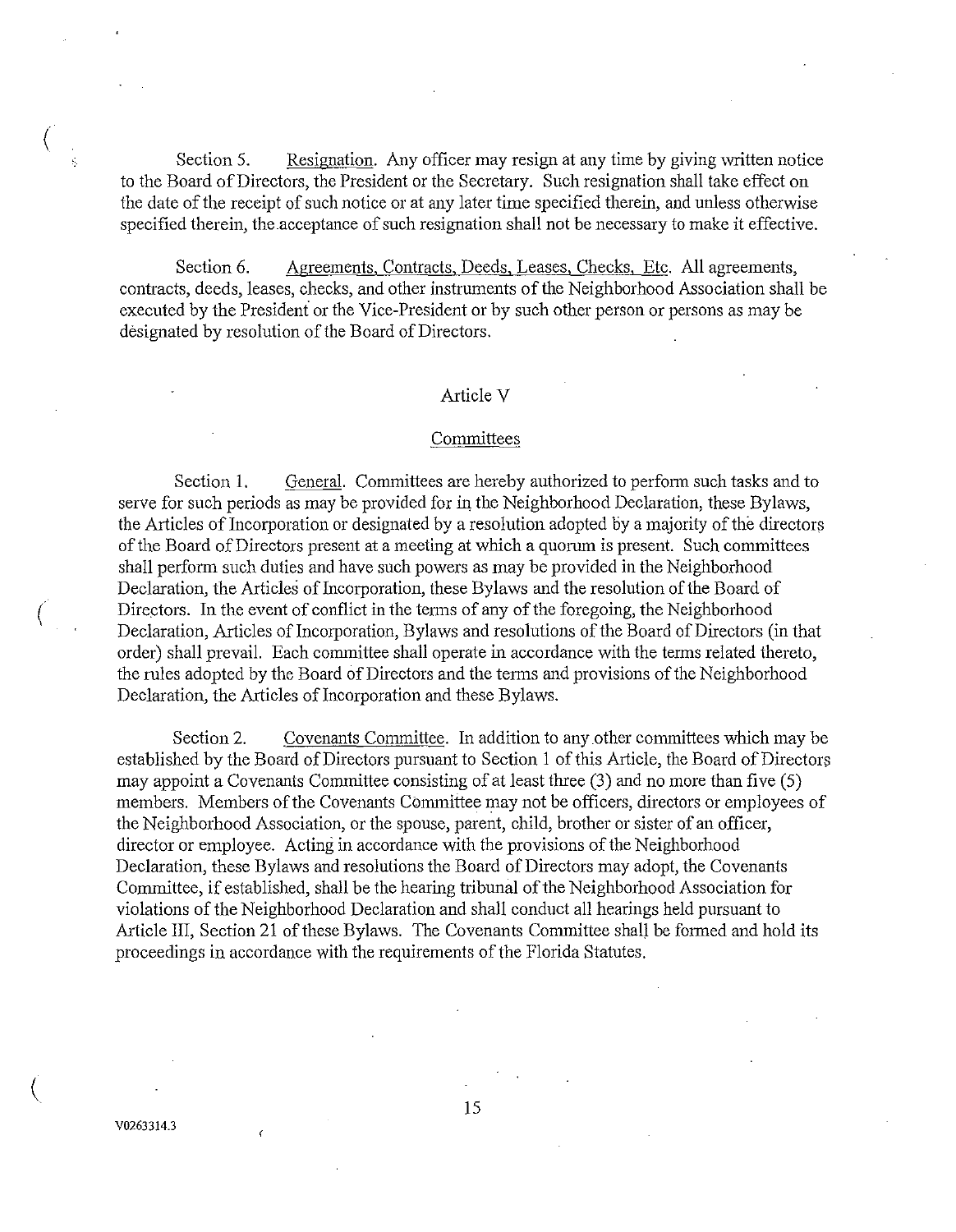#### Article VI

### Indemnification

The Neighborhood Association shall indemnify every officer, director, committee member and employee of the Neighborhood Association against any and all costs and expenses, including reasonable attorneys' and paralegals' fees, reasonably incurred by or imposed upon such officer, director, committee member or employee in connection with any action, suit, or other proceeding (including settlement of any suit or proceeding, if approved by the then Board of Directors) to which he may be a party by reason of being or having been an officer, director, committee member or employee of the Neighborhood Association. Such officers, directors, committee members and employees shall not be liable for any mistake of judgment, negligent or otherwise, except for their own individual willful misfeasance, malfeasance, m1scoriduct, or bad faith. The officers and directors of the Neighborhood Association shall have no personal liability with respect to any contract or other commitment made by them, in good faith, on behalf of the Neighborhood Association (except to the extent they may also be members of the Neighborhood Association), and the Neighborhood Association shall indemnify and forever hold each such officer and director free and harmless against any and all liability to others on account of any such contract or commitment. Any right to indemnification provided for herein shall not be exclusive of any other rights to which any officer, director, committee member, or employee, or former officer, director, committee member or employee may be entitled. The Neighborhood Association shall, as a Common Expense, maintain adequate general liability and officers' and directors' liability insurance to fund this obligation, if such insurance is reasonably available.

#### Article VII

#### Books and Records

Section 1: Official Records. The Neighborhood Association shall maintain each of the following items, when applicable, which constitute the official records of the Neighborhood Association:

(a) copies of any plans, specifications, permits, and warranties related to improvements constructed on the Common Areas or other property that the Neighborhood Association is obligated to maintain, repair, or replace;

(b) a copy of the Bylaws of the Neighborhood Association (as may be amended);

(c) a copy of the Articles of Incorporation of the Neighborhood Association (as may be amended);

(d) a copy of the Neighborhood Declaration (as may be-amended);

 $16$   $\sqrt{0263314.3}$ 

 $\big(\big)$ 

 $\big($ 

 $\left(\right)$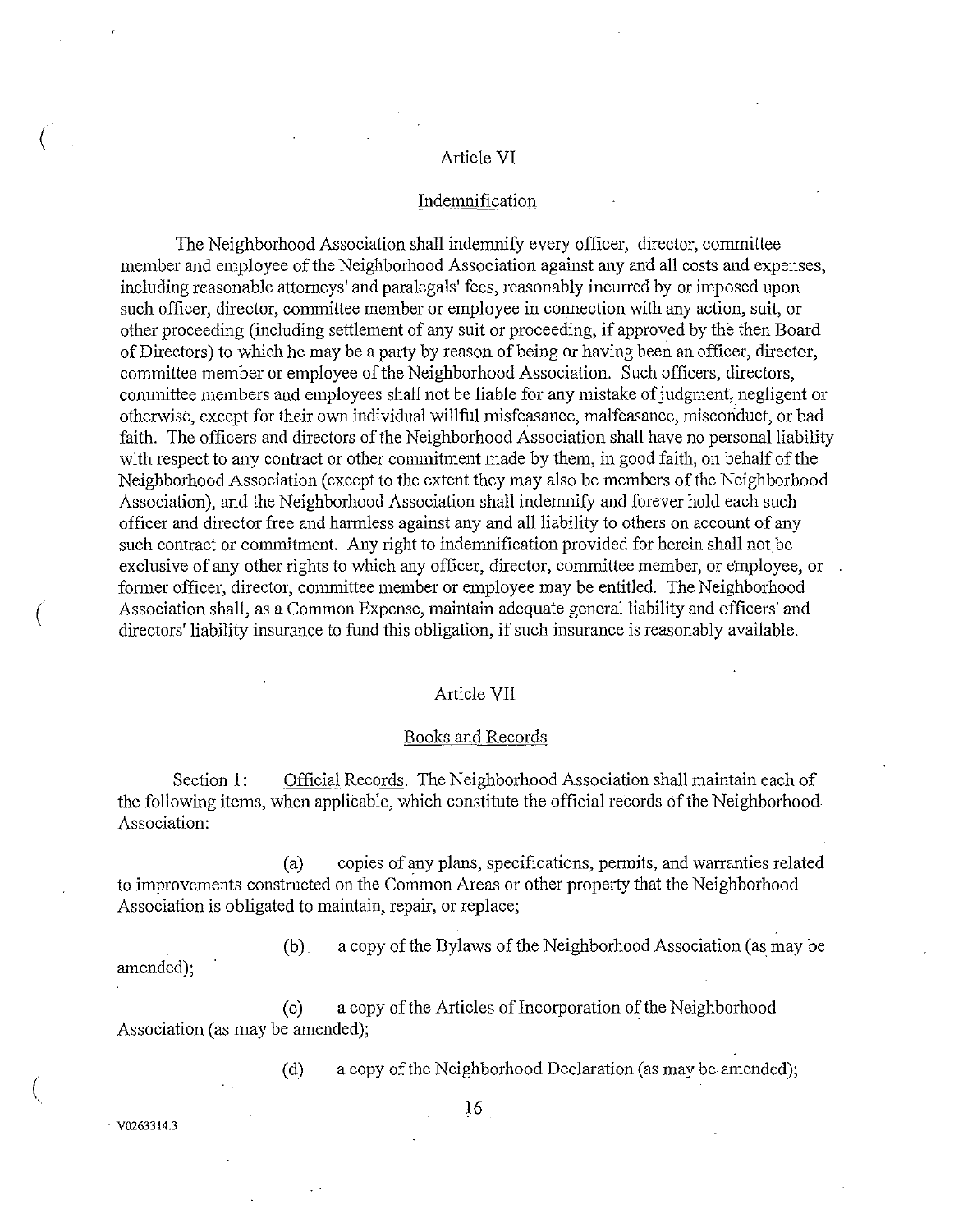(e) a copy of the Rules and Regulations of the Neighborhood

Association;

 $(f)$  the minutes of all meetings of the Board of Directors and of the members, which minutes must be retained for at least seven (7) years;

(g) a current roster of all members and their mailing addresses and parcel identifications, as well as the electronic mailing addresses and the numbers designated by members who consent to receive notice sent by electronic transmission, such electronic information to be removed from association records when member consent is revoked;

(h) all of the Neighborhood Association's insurance policies or a copy . thereof, which policies must be retained for at least seven (7) years;

(i) a current copy of all contracts to which the Neighborhood Association is a party, including without limitation, any management agreement, lease, or other contract under which the Neighborhood Association has any obligation or responsibility; bids received by the Neighborhood Association for work to be performed must also be considered official records and must be kept for a period of one year;

(i) the financial and accounting records of the Neighborhood Association, kept according to good accounting practices, which must be maintained for a period ( of at least seven (7) years, and shall include:

expenditures;

(1) accurate, itemized and detailed records of all receipts and

(2) a current account and a periodic statement of the account for each member, designating the name and current address of each member who is obligated to pay assessments, the due date and the amount of each assessment or other charge against the member, the date and amount of each payment on the account, and the balance due;

(3) all tax returns, financial statements, and fmancial reports of the Neighborhood Association; and

( 4) any other records that identify, measure, record or communicate financial information.

(k) a copy of the disclosure surmnary described in Florida Statutes subsection 720.401(1); and

(!) all other written records of the Neighborhood Association not specifically included in the forgoing which are related to the operation of the Neighborhood Association.

 $\big($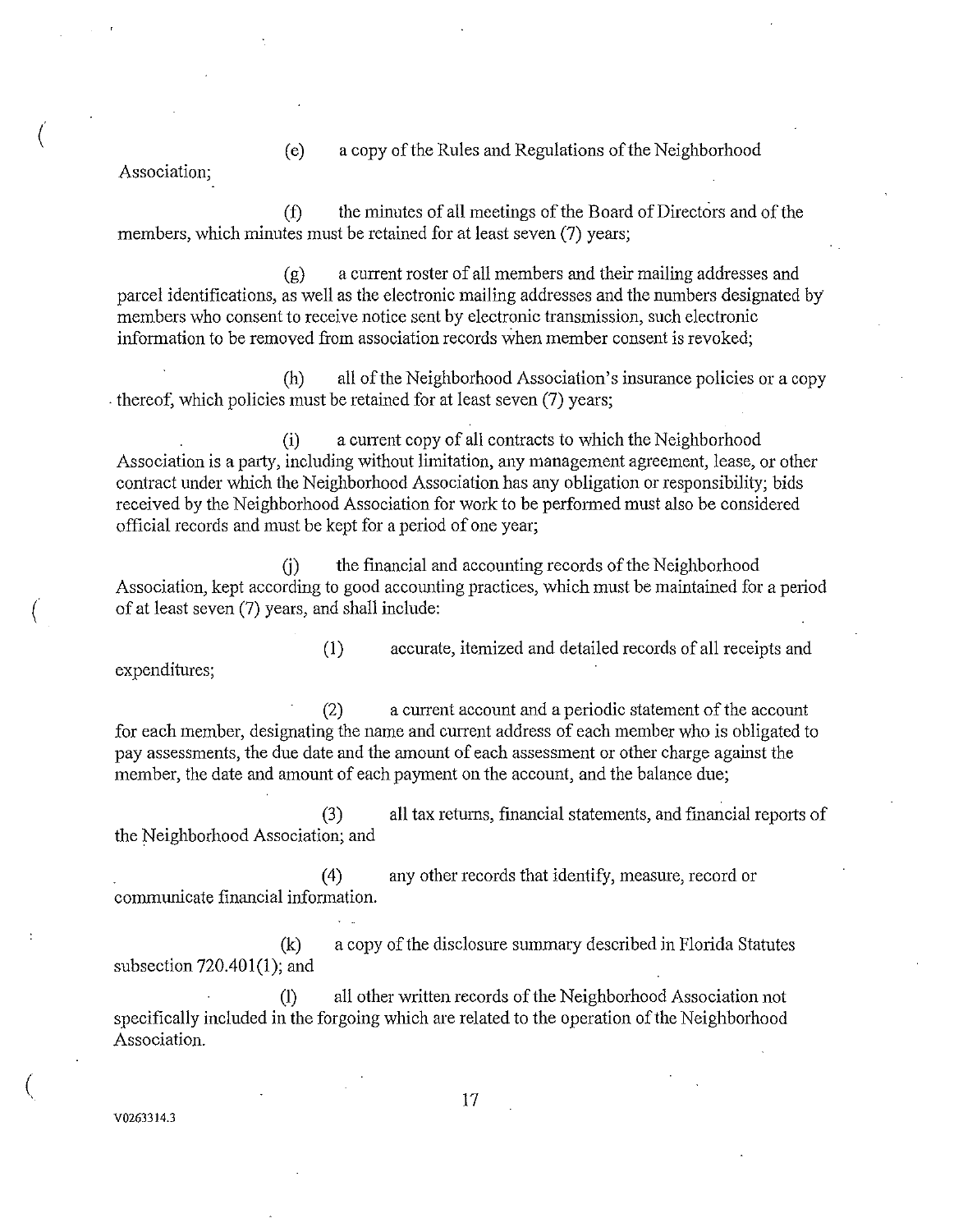Section 2. Inspection and Copying of Records. The official records shall be maintained within the State of Florida and shall be open to inspection and available for photocopying by Mortgagees, members or their authorized agents at reasonable times and places within ten (10) business days after receipt of a written request for access. The Board of Directors may establish reasonable written rules regarding the frequency, time, location, notice and manner of inspections in accordance with applicable provisions of the Florida Statutes. The Board of Directors may impose fees to cover the costs of providing copies of the official records, including, without limitation, the cost of copying. The Neighborhood Association shall maintain an adequate number of copies of the recorded governing documents to ensure their availability to members and prospective members, and may charge only the actual costs for reproducing and furnishing these documents to persons entitled to receive them. Every director of the Board of Directors shall have the absolute right at any reasonable time to inspect all books, records, and documents of the Neighborhood Association and the physical properties owned or controlled by the Neighborhood Association. The right of inspection by a director of the Board of Directors includes the right to make extracts and a copy of relevant documents at the expense of the Neighborhood Association. Notwithstanding anything to the contrary in the preceding sentences, the following records shall not be assessable to members or Owners:

(a) Any record protected by the lawyer-client privilege or work product privilege, included but not limited to, any record prepared by the Neighborhood Association attomey or prepared at the attorney's express direction which reflects a mental impression, conclusion, litigation strategy or legal theory of the attorney or the Neighborhood Association and was prepared exclusively for or in anticipation of civil or criminal litigation or adversarial administrative proceedings until the conclusion of the litigation or adversarial administrative proceeding.

(b) Information obtained by the Neighborhood Association in connection with the approval of the lease, sale or other transfer of a parcel.

(c) Disciplinary, health, insurance and personnel records of the Neighborhood Association's employees.

(d) Medical records of Owners or community residents.

Section 3. Annual Budget. The Neighborhood Association shall prepare an annual budget. The budget shall reflect the estimated revenues and expenses for the year and the estimated surplus or deficit as of the end of the cunent year. The budget shall set out separately all fees or charges for recreational amenities, whether owned by the Neighborhood Association or another person. The Neighborhood Association shall provide each member with a copy of the annual budget or written notice that a copy of the budget is available upon request at no charge to the member.

Section 4. Accounts and Reports. Within ninety (90) days after the close of the Neighborhood Association's fiscal year, annual financial reports in conformity with Section 720.303(7), Florida Statutes (2014), as amended from time to time, shall be prepared. The Neighborhood Association shall provide each member with a copy of the mmual financial report

V0263314.3

 $\binom{1}{2}$ 

(

(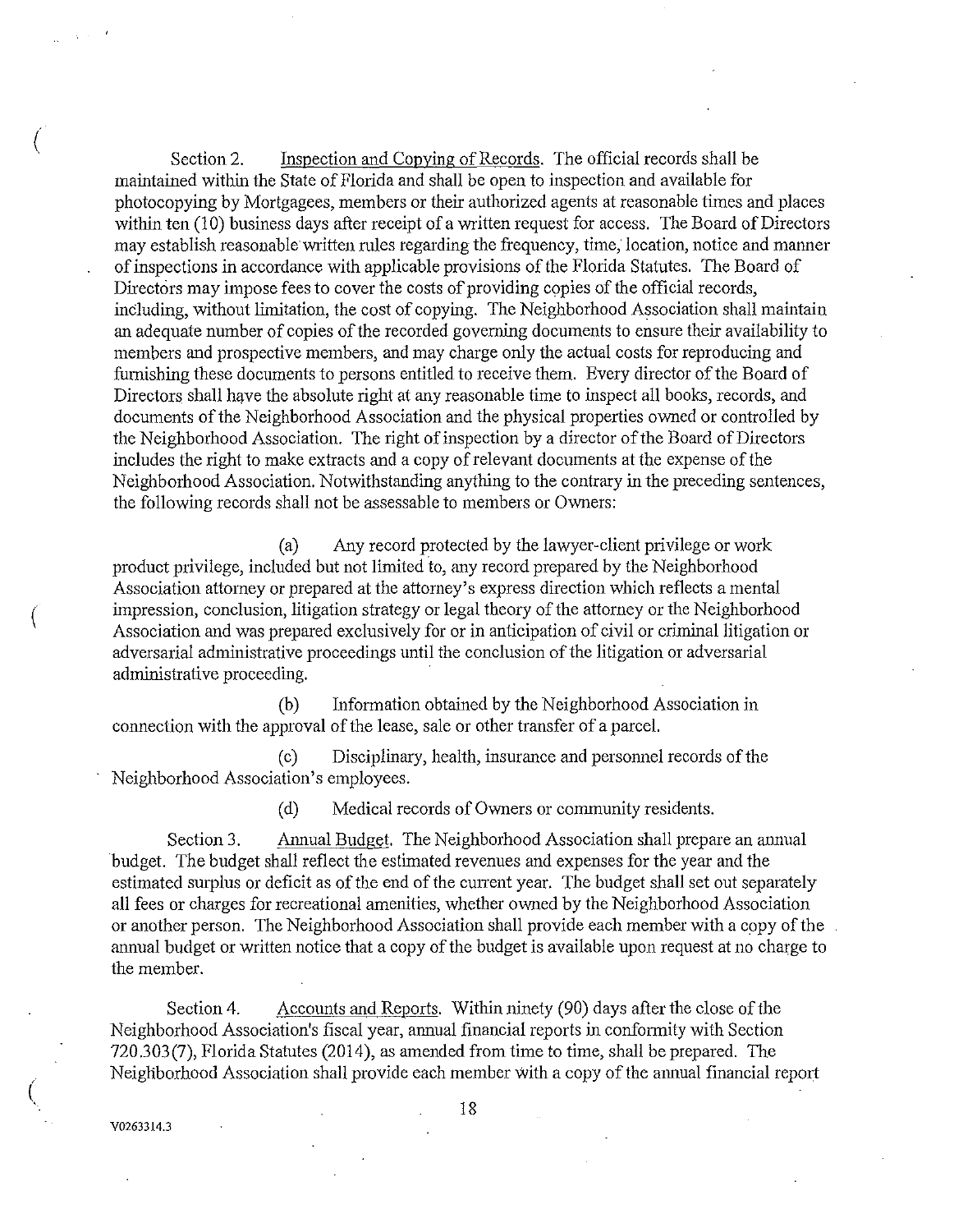or written notice that a copy of the financial report is available within ten (10) days upon written request at no charge to the member. The financial report shall be prepared in accordance with the classifications and procedures of the applicable provisions of the Florida Statutes. In addition to such financial reports, a confidential delinquency report shall be prepared for the Board of Directors listing all Owners who are delinquent in paying the installments of assessments at the time of the report. The Board of Directors may engage the services of an accountant to prepare, review or audit such reports as determined by the Board of Directors and any expenses in connection therewith shall be Common Expenses.

#### Article VIII

### Miscellaneous

Section 1. calendar year. Fiscal Year. The fiscal year of the Neighborhood Association shall be the

Section 2. Parliamentary Rules. Except as may be modified by Board of Directors' resolution, *Robert's Rules of Order* (current edition) shall govern the conduct of Neighborhood Association proceedings when not in conflict with Florida law, the Articles of Incorporation, the Neighborhood Declaration or these Bylaws.

Section 3. Conflicts. If there are conflicts between the provisions of Florida law, the Articles of Incorporation, the Neighborhood Declaration, and these Bylaws, the provisions of Florida law, the Neighborhood Declaration, the Articles of Incorporation and the Bylaws (in that order) shall prevail.

Section 4. Notices. Unless otherwise provided in these Bylaws, all notices, demands, bills, statements or other communications under these Bylaws shall be in writing and shall be deemed to have been duly given if delivered personally or if sent by United States Mail, first class postage prepaid:

(a) if to a member, at the address which the member has designated in writing and filed with the Secretary or, if rio such address has been designated, at the address of the Unit or Unplatted Parcel of such member; or

(b) if to the Neighborhood Association, the Board of Directors, or the. managing agent, at the principal office of the Neighborhood Association or the managing agent, if any, or at such other address as shall be designated by notice in writing to the members pursuant to this Section.

Section 5. Amendment. These Bylaws may be amended only by a majority of the Board of Directors adopting a resolution setting forth the proposed amendment, if such proposed amendment is approved by the affirmative vote (in person or by proxy) or written consent, or any combination thereof, of at least a majority of the total votes of the Association. However, the

V0263314.3

 $\left(\right)$ 

(

 $\left(\right)$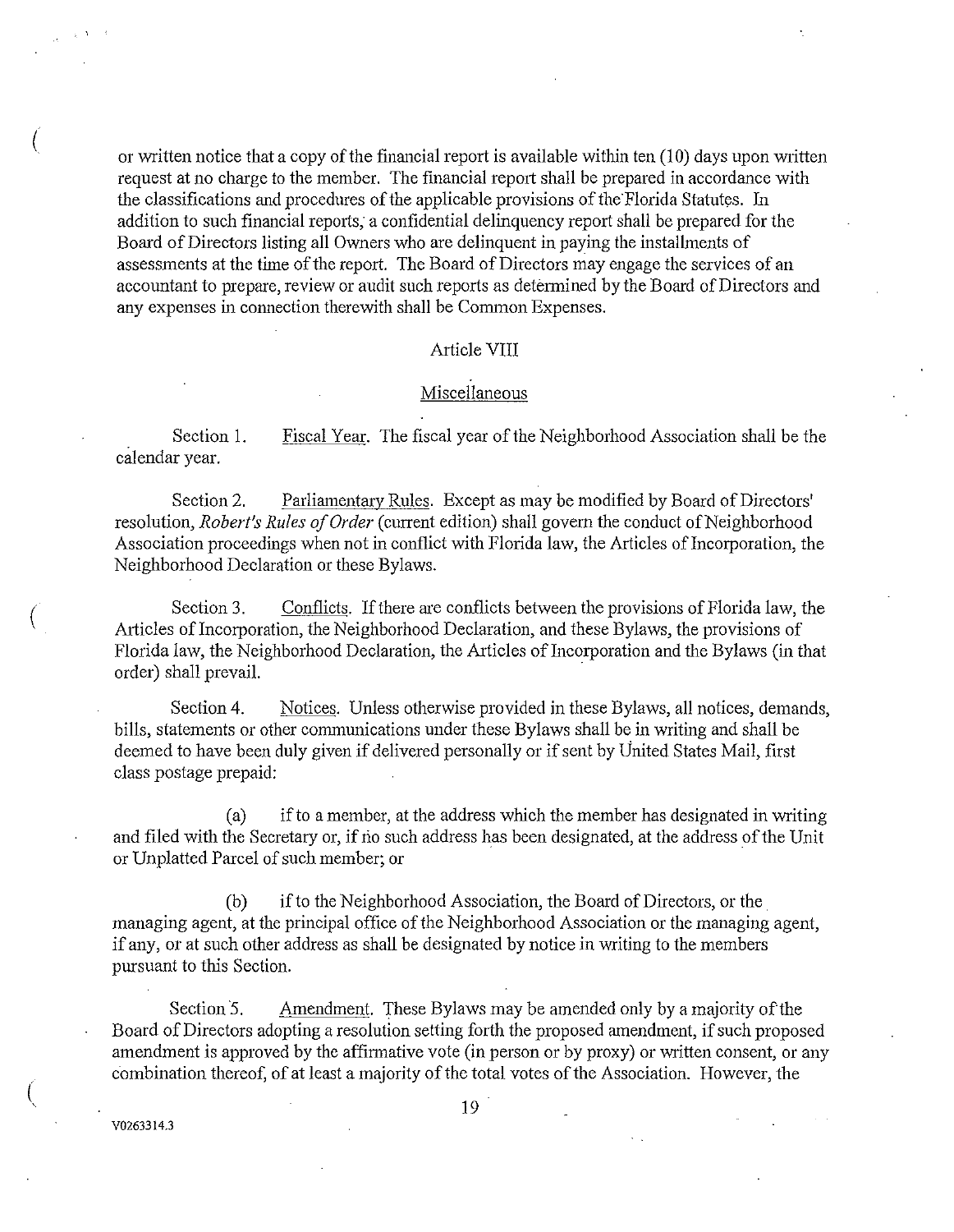( percentage of votes necessary to amend a specific clause shall not be less than the prescribed percentage of affirmative votes required for action to be taken under that clause. The amendment shall be effective upon adoption and a copy thereof shall be recorded in the public records of Brevard County, Florida. Notwithstanding anything to the contrary set forth herein, the Neighborhood Declarant may unilaterally amend these Bylaws at any time to include any provisions which may be required by any federal, state or local governmental entity, agency or authority.

No amendment may remove, revoke, or modify any right or privilege of Neighborhood Declarant or the Class "B" member without the written consent of Neighborhood Declarant or the Class "B" member as appropriate, or the assignee of such right or privilege. No amendment may impair the validity or priority of the lien of any Mortgage held by a Mortgagee or impair the . rights granted to Mortgagees herein without the prior written consent of such Mortgagees.

IN WITNESS WHEREOF, the members of the Board of Directors and Neighborhood Declarant have executed and adopted these Bylaws of Seville Neighborhood Association, Inc. this  $5^{+}$ day of  $\alpha$  tober, 2015.

Eva M. Rey, Director<sup>1</sup>  $\overline{\Lambda}$  $\triangle$ / ,Paul J. Martell, Director Director Clayton H. Arche<sup>3</sup>

 $\mathbf{r} = \mathbf{r}$ 

(

(